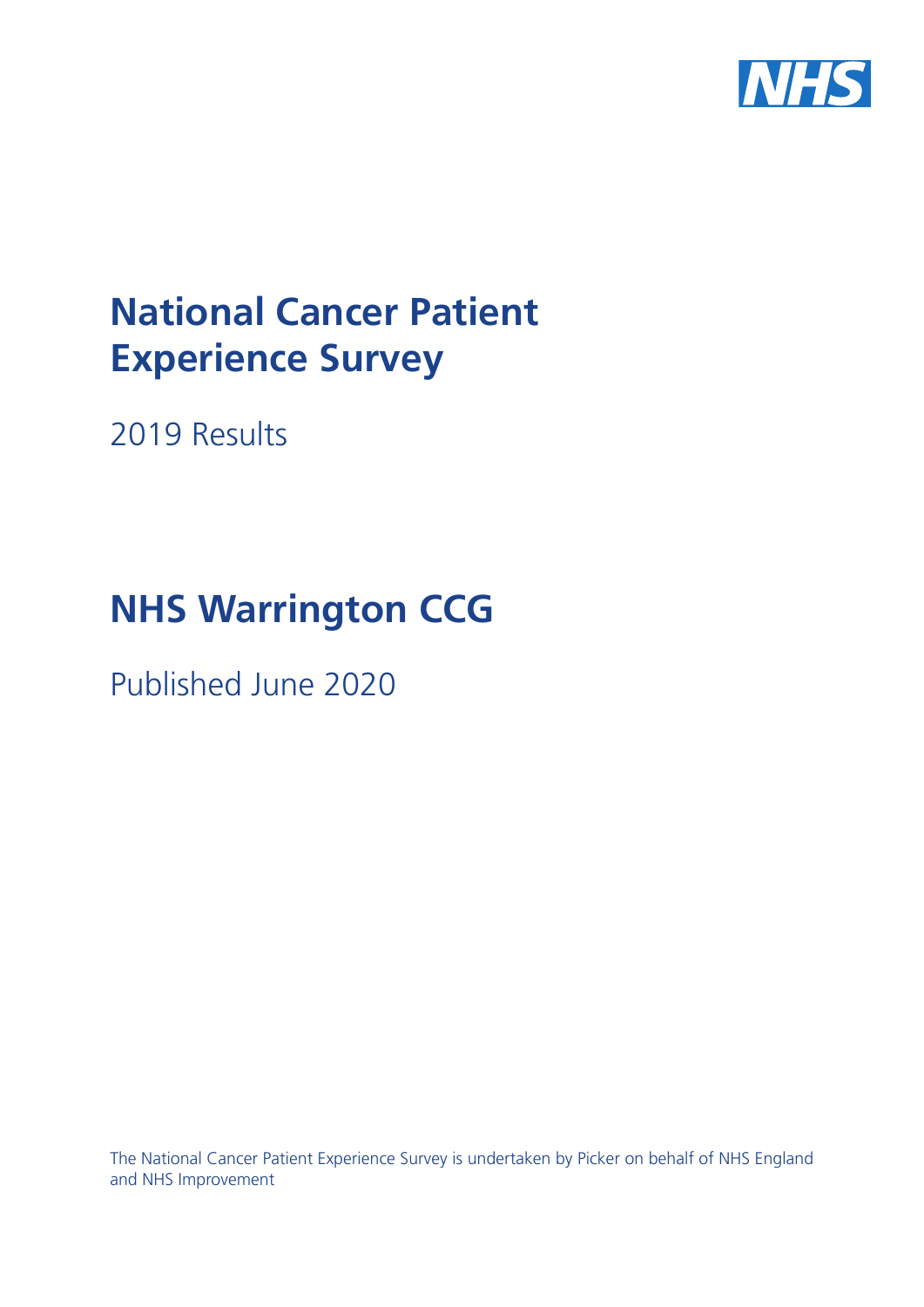### **Executive Summary** Case Mix Adjusted scores

#### **Cancer Dashboard Questions**

The following seven questions are included in phase 1 of the Cancer Dashboard developed by Public Health England and NHS England:

Q61. Patient's average rating of care scored from very poor to very good

| $\overline{0}$ | $\overline{2}$                                                | 3 | 4 | 5 | 6 | 7 | 8   | $\mathsf{Q}$ | 10                                                                                            |
|----------------|---------------------------------------------------------------|---|---|---|---|---|-----|--------------|-----------------------------------------------------------------------------------------------|
|                |                                                               |   |   |   |   |   | 8.7 |              |                                                                                               |
|                |                                                               |   |   |   |   |   |     |              | Q18. Patient definitely involved as much as they wanted in decisions about care and treatment |
|                |                                                               |   |   |   |   |   |     |              | Q19. Patient given the name of a CNS who would support them through their treatment           |
| 86%            | Q20. Patient found it very or quite easy to contact their CNS |   |   |   |   |   |     |              |                                                                                               |
| 84%            |                                                               |   |   |   |   |   |     |              | Q39. Patient always felt they were treated with respect and dignity while in hospital         |
|                | leaving hospital                                              |   |   |   |   |   |     |              | Q41. Hospital staff told patient who to contact if worried about condition or treatment after |
| 50%            | treatment                                                     |   |   |   |   |   |     |              | Q55. General practice staff definitely did everything they could to support patient during    |
|                |                                                               |   |   |   |   |   |     |              |                                                                                               |

### **Questions Outside Expected Range**

|                                                                                                                       |            | Case Mix Adjusted Scores   |                            |                   |
|-----------------------------------------------------------------------------------------------------------------------|------------|----------------------------|----------------------------|-------------------|
|                                                                                                                       | 2019 Score | Lower<br>Expected<br>Range | Upper<br>Expected<br>Range | National<br>Score |
| Q5. Received all the information needed about the test                                                                | 87%        | 92%                        | 98%                        | 95%               |
| Q6. The length of time waiting for the test to be done was about right                                                | 82%        | 83%                        | 93%                        | 88%               |
| Q7. Test results explained in completely understandable way                                                           | 69%        | 74%                        | 86%                        | 80%               |
| Q11. Patient felt they were told sensitively that they had cancer                                                     | 80%        | 81%                        | 91%                        | 86%               |
| Q13. Patient given easy to understand written information about the type of cancer they<br>had                        | 65%        | 68%                        | 81%                        | 74%               |
| Q18. Patient definitely involved as much as they wanted in decisions about care and<br>treatment                      | 75%        | 76%                        | 87%                        | 81%               |
| Q22. Hospital staff gave information about support or self-help groups for people with<br>cancer                      | 80%        | 83%                        | 93%                        | 88%               |
| Q24. Hospital staff gave information on getting financial help or possible benefits                                   | 51%        | 53%                        | 73%                        | 63%               |
| Q28. Afterwards, staff completely explained how operation had gone in understandable<br>way                           | 70%        | 72%                        | 87%                        | 79%               |
| Q34. Patient thought there were always or nearly always enough nurses on duty to care for<br>them                     | 55%        | 56%                        | 73%                        | 64%               |
| Q43. Patient definitely found hospital staff to discuss worries or fears during their outpatient<br>or day case visit | 61%        | 63%                        | 78%                        | 71%               |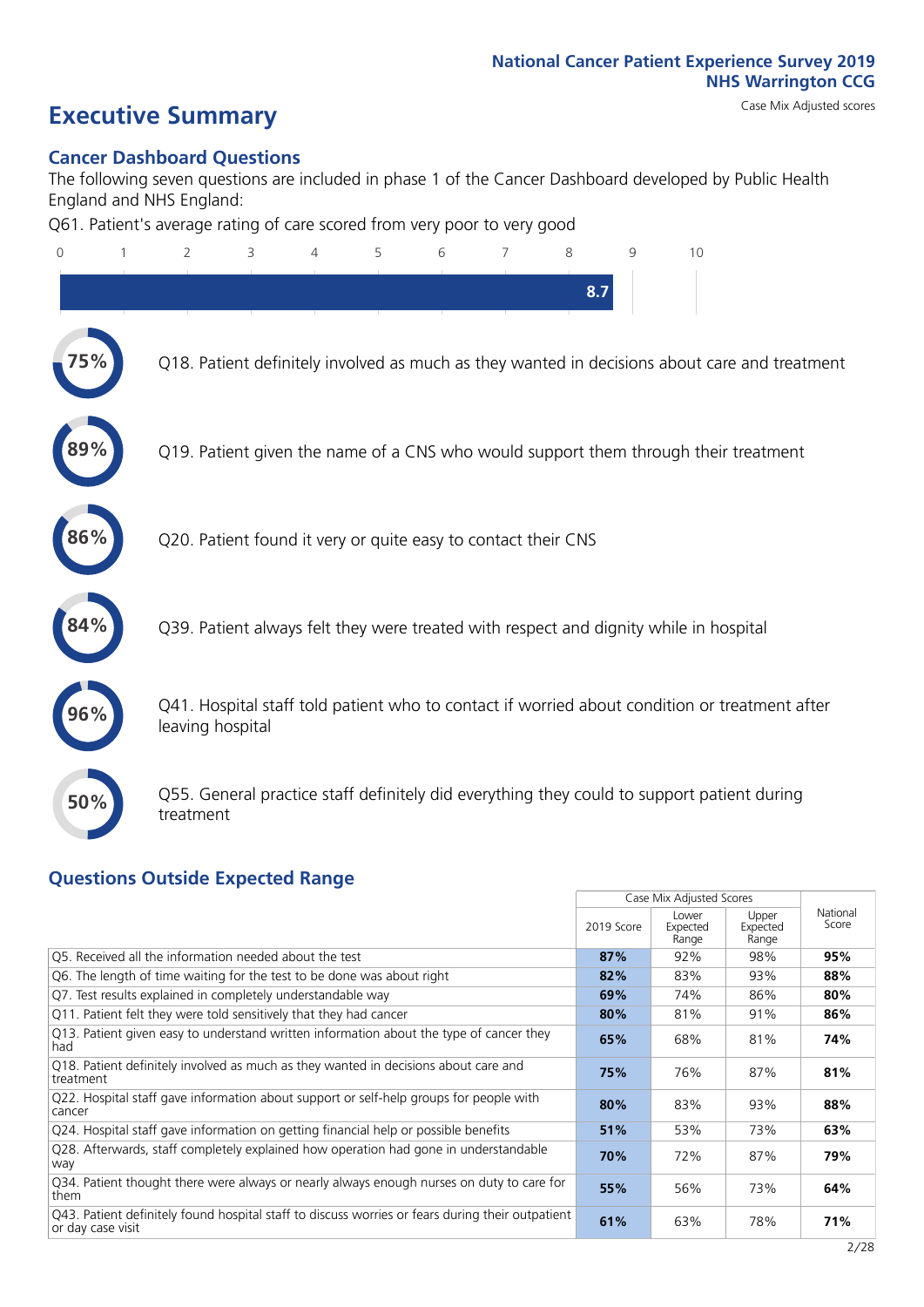|                                                                                                |            | Case Mix Adjusted Scores   |                            |                   |
|------------------------------------------------------------------------------------------------|------------|----------------------------|----------------------------|-------------------|
|                                                                                                | 2019 Score | Lower<br>Expected<br>Range | Upper<br>Expected<br>Range | National<br>Score |
| O60. Someone discussed with patient whether they would like to take part in cancer<br>research | 14%        | 21%                        | 40%                        | 30%               |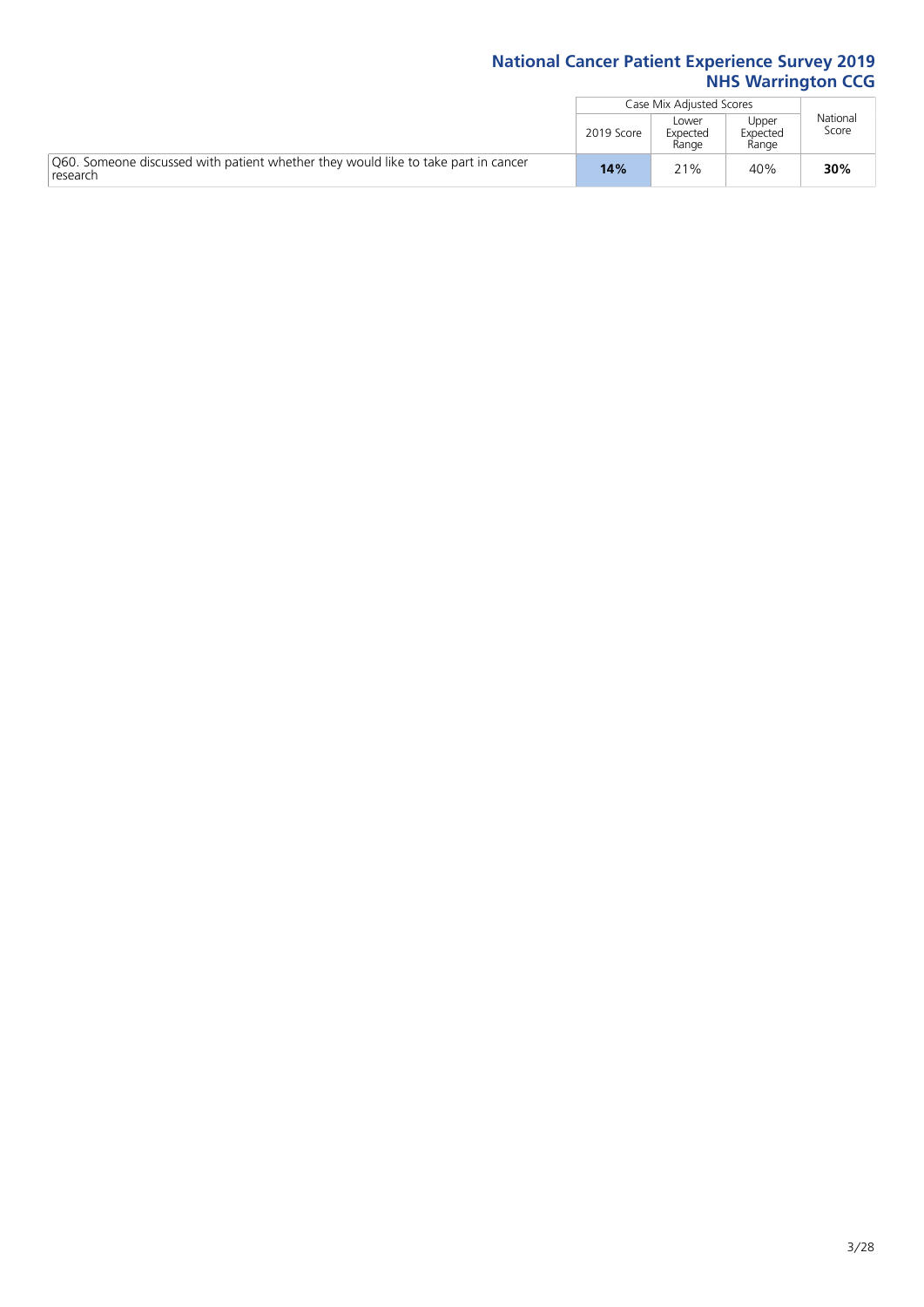### **Introduction**

The National Cancer Patient Experience Survey 2019 is the ninth iteration of the survey first undertaken in 2010. It has been designed to monitor national progress on cancer care; to provide information to drive local quality improvements; to assist commissioners and providers of cancer care; and to inform the work of the various charities and stakeholder groups supporting cancer patients.

The survey was overseen by a national Cancer Patient Experience Advisory Group. This Advisory Group set the principles and objectives of the survey programme and guided questionnaire development. The survey was commissioned and managed by NHS England. The survey provider, Picker, is responsible for designing, running and analysing the survey.

The 2019 survey involved 143 NHS Trusts. Out of 111,366 people, 67,858 people responded to the survey, yielding a response rate of 61%.

### **Methodology**

#### **Eligibility, eldwork and survey methods**

The sample for the survey included all adult (aged 16 and over) NHS patients, with a confirmed primary diagnosis of cancer, discharged from an NHS Trust after an inpatient episode or day case attendance for cancer related treatment in the months of April, May and June 2019. The fieldwork for the survey was undertaken between December 2019 and March 2020.

As in the previous four years, the survey used a mixed mode methodology. Questionnaires were sent by post, with two reminders where necessary, but also included an option to complete the questionnaire online. A Freephone helpline and email was available for respondents to opt out, ask questions about the survey, enable them to complete their questionnaire over the phone and provide access to a translation and interpreting facility for those whose first language was not English.

#### **Case-mix adjustment**

Both unadjusted and adjusted scores are presented in this report. Case-mix adjusted scores allows us to account for the impact that differing patient populations might have on results. By using the case-mix adjusted estimates we can obtain a greater understanding of how a CCG is performing given their patient population. The factors taken into account in this case-mix adjustment are gender, age, ethnic group, deprivation, and tumour group.

### **Scoring methodology**

Fifty-two questions from the questionnaire are scored as these questions relate directly to patient experience. For all but one question (Q61), scores are presented as the percentage of positive responses out of all scored responses. For Q61, respondents rate their overall care on a scale of 0 to 10, of which the average was calculated for this question's presented score. The percentages in this report have been rounded to the nearest percentage point. Therefore, in some cases the figures do not appear to add up to 100%.

#### **Statistical significance**

In the reporting of 2019 results, appropriate statistical tests have been undertaken to identify unadjusted scores for which the change over time is 'statistically significant'. Thirty-seven scored questions in 2019 have been compared with those of 2018 and a statistically significant change between the two years has been reported where identified.

For the scored questions that are comparable beyond 2018, statistically significant change over the five years has also been reported where identified. A statistically significant difference means that the change in the result is very unlikely to have occurred by sampling variation.

#### **Suppression**

#### **Question-level suppression**

For scores where the base size per question is  $<$ 21, the score will be suppressed and replaced with an asterisk (\*). The base size will include neutral response options.

#### **Double suppression**

If any group within a particular sub-group breakdown (such as the tumour group breakdown) has <21 responses, then the figure for this particular group is suppressed and replaced with an asterisk (\*). If there is only one group within the sub-group breakdown that has <21 respondents, and is therefore suppressed, the group with the next lowest number of respondents is also supressed and replaced with an asterisk (\*) (regardless if it is greater than or less than 21).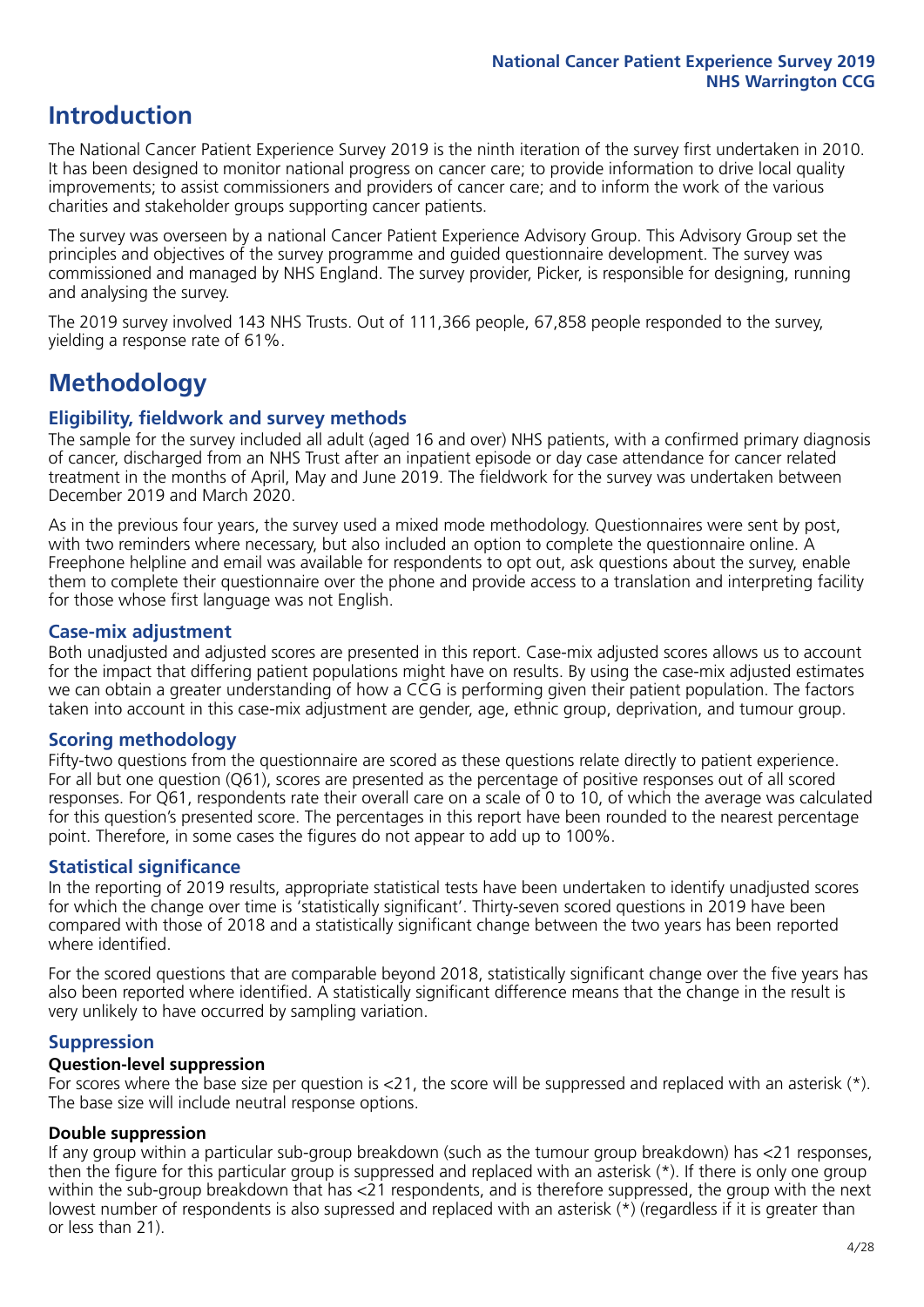### **Understanding the results**

This report shows how this CCG scored for each question in the survey, compared with national results and previous year's results. It is aimed at helping individual CCGs to understand their performance and identify areas for local improvement. Below is a description of the type of results presented within this report and how to understand them.

#### **Expected range charts**

The expected range charts in this report show a bar with the lowest and highest score received for each question nationally. Within this bar, an expected range is given (in grey) and a black diamond represents the actual score for this CCG.

CCGs whose score is above the upper limit of the expected range (in the dark blue) are positive outliers, with a score statistically significantly higher than the national mean. This indicates that the CCG performs better than what CCGs of the same size and demographics are expected to perform. The opposite is true if the score is below the lower limit of the expected range (in the light blue); these are negative outliers. For scores within the expected range (in the grey), the score is what we would expect given the CCG's size and demographics.

#### **Comparability tables**

The comparability tables show the 2018 and 2019 unadjusted scores for this CCG for each scored question. If there is a significant change from 2018 and 2019 or overall from 2015 to 2019, an arrow will be presented for the direction of change. The adjusted 2019 score will also be presented for each scored question along with the lower and upper expected range and national score. Scores above the upper limit of the expected range will be highlighted dark blue, scores below the lower limit of the expected range will be highlighted light blue, and scores within the lower and upper limit of the expected ranges will be highlighted grey.

#### **Tumour type tables**

The tumour type tables show the unadjusted scores for each scored question for each of the 13 tumour groups. The national score for that tumour group is also shown. Unadjusted scores for the same tumour type across different CCGs may not be comparable, as they do not account for the impact that differing patient populations might have on results. Central nervous system is abbreviated as 'CNS' and lower gastrointestinal tract is abbreviated as 'LGT' throughout this report.

#### **Year on year charts**

The year on year charts show five columns representing the unadjusted scores of the last five years (2015, 2016, 2017, 2018 and 2019) for each scored question.

#### **Notes on specific questions**

Following the development phase of the 2019 survey, several changes were made to the questionnaire. Six scored questions were amended (Q5, Q18, Q30, Q35, Q56 and Q60) and one non-scored question (Q29) was amended that impacted the comparability of questions Q30 to Q41. Of all questions changed or impacted by change, only Q60 is presented with historical comparisons; though the results should be interpreted with caution.

#### **Unadjusted data and case-mix adjusted data**

Unadjusted data should be used to see the actual responses from patients relating to the CCG. Case-mix adjusted data, together with expected ranges, should be used to understand whether the results are significantly higher or lower than national results taking account of the patient mix.

### **Further information**

This research was carried out in accordance with the international standard for organisations conducting social research (accreditation to ISO20252:2012; certificate number GB08/74322). The 2019 survey data has been produced and published in line with the Code of Practice for Official Statistics.

For more information on the methodology, please see the Technical Document. It can be viewed along with the 2019 questionnaire and survey quidance on the website at [www.ncpes.co.uk](https://www.ncpes.co.uk/supporting-documents). For all other outputs at National, Trust, CCG and Cancer Alliance level, please see the PDF reports, Excel tables and dashboards at [www.ncpes.co.uk.](https://www.ncpes.co.uk/current-results)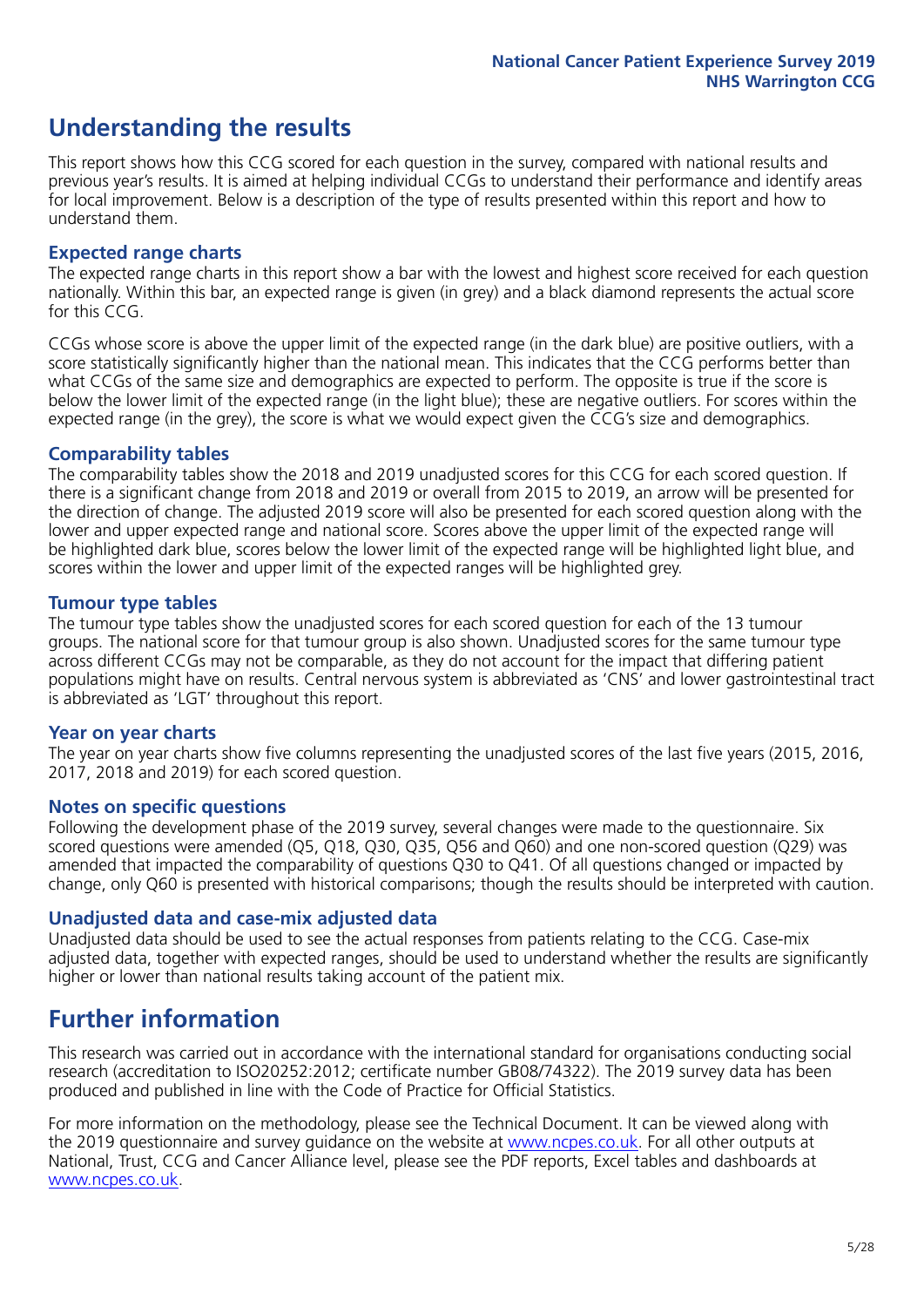### **Response Rate**

#### **Overall Response Rate**

202 patients responded out of a total of 331 patients, resulting in a response rate of 61%.

|            | Sample Size | Adjusted<br>Sample | Completed | Response Rate |
|------------|-------------|--------------------|-----------|---------------|
| <b>CCG</b> | 354         | 331                | 202       | 61%           |
| National   | 119.855     | 111,366            | 67,858    | 61%           |

#### **Respondents by Survey Type**

|                            | Number of<br>Respondents |
|----------------------------|--------------------------|
| Online                     | 14                       |
| Paper                      | 188                      |
| Phone                      | $\left( \right)$         |
| <b>Translation Service</b> |                          |

#### **Respondents by Tumour Group**

|                      | Number of<br>Respondents |
|----------------------|--------------------------|
| Brain / CNS          | ∩                        |
| <b>Breast</b>        | 44                       |
| Colorectal / LGT     | 20                       |
| Gynaecological       | 5                        |
| Haematological       | 44                       |
| <b>Head and Neck</b> | 4                        |
| Lung                 | 6                        |
| Prostate             | 29                       |
| Sarcoma              | $\mathcal{P}$            |
| Skin                 | 3                        |
| <b>Upper Gastro</b>  | 7                        |
| Urological           | 16                       |
| Other                | 22                       |

#### **Respondents by Age and Gender**

Respondents year of birth has been used to determine age. This information has been amalgamated into 8 age bands. The age and gender distribution for the CCG was as follows:

|        | Age 16-24 | Age 25-34 | Age 35-44 | Age 45-54 | Age 55-64 | Age 65-74 | Age 75-84       | Age 85+  | Total |
|--------|-----------|-----------|-----------|-----------|-----------|-----------|-----------------|----------|-------|
| Male   |           |           |           |           | 20        | 40        | $\sim$ $-$<br>2 | $\Delta$ | 93    |
| Female |           |           |           | 16        | 25        | 35        | 26              |          | 109   |
| Total  |           |           | 4         |           | 45        | 75        | 53              |          | 202   |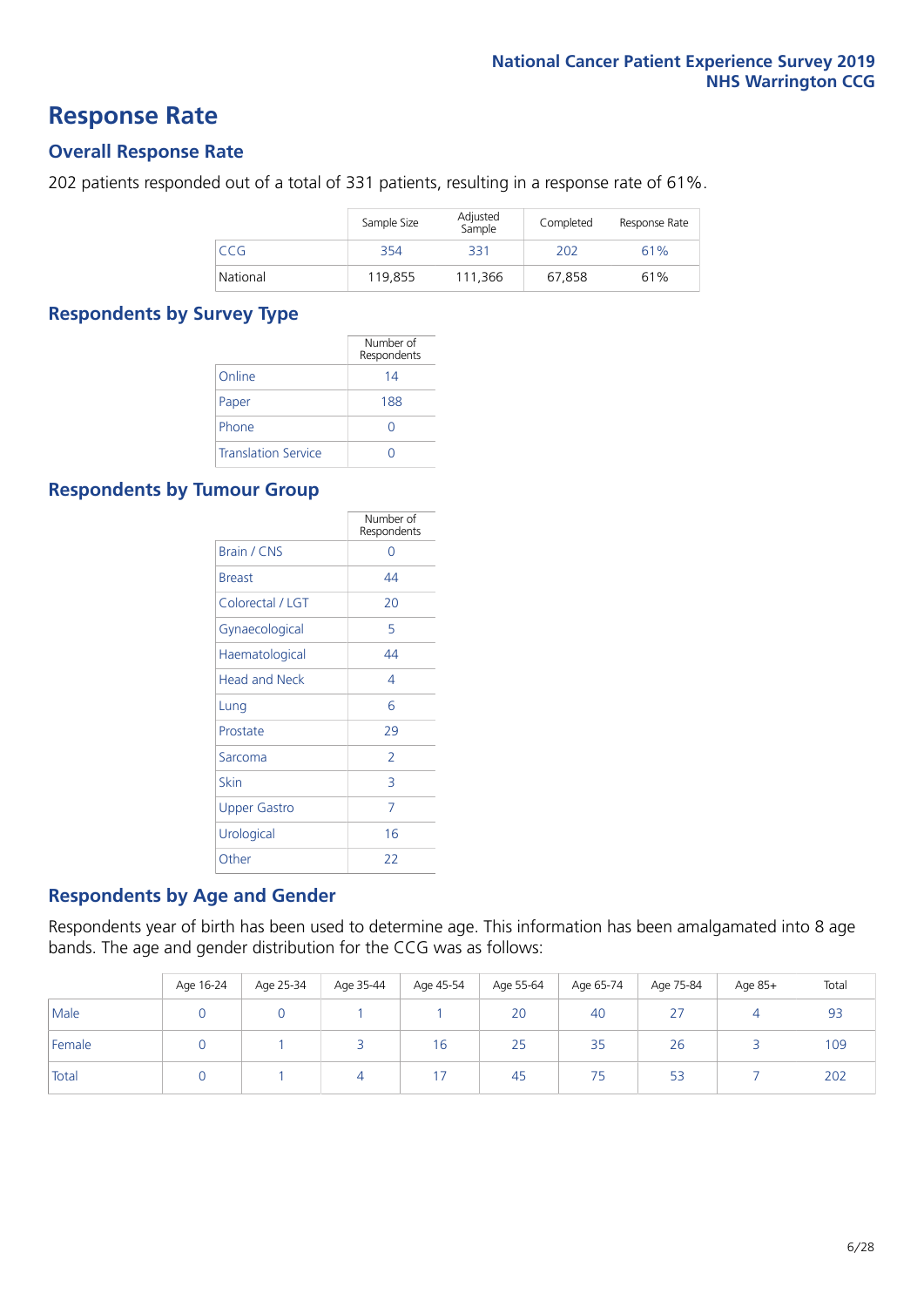### **Expected Range Charts**

| Lower Expected Range<br>Average                                                                                                                                                                                                                                                                                                                                                                                                                                                                                             |    |     | Upper Expected Range |     |     |     |                        | Case Mix Adjusted Score |                   |                   |          |
|-----------------------------------------------------------------------------------------------------------------------------------------------------------------------------------------------------------------------------------------------------------------------------------------------------------------------------------------------------------------------------------------------------------------------------------------------------------------------------------------------------------------------------|----|-----|----------------------|-----|-----|-----|------------------------|-------------------------|-------------------|-------------------|----------|
| <b>SEEING YOUR GP</b><br>Q1. Saw GP once or twice before being told they needed to go to<br>hospital<br>Q2. Patient thought they were seen as soon as necessary                                                                                                                                                                                                                                                                                                                                                             | 0% | 10% | 20%                  | 30% | 40% | 50% | 60%                    | 70%                     | 80%<br>81%<br>84% |                   | 90% 100% |
| <b>DIAGNOSTIC TESTS</b><br>Q5. Received all the information needed about the test<br>Q6. The length of time waiting for the test to be done was about<br>right<br>Q7. Test results explained in completely understandable way                                                                                                                                                                                                                                                                                               | 0% | 10% | 20%                  | 30% | 40% | 50% | 60%                    | 70%<br>69%              | 80%<br>82%        | 90%<br>87%        | 100%     |
| <b>FINDING OUT WHAT WAS WRONG WITH YOU</b><br>Q10. Patient told they could bring a family member or friend when<br>first told they had cancer<br>Q11. Patient felt they were told sensitively that they had cancer<br>Q12. Patient completely understood the explanation of what was<br>wrong<br>Q13. Patient given easy to understand written information about<br>the type of cancer they had                                                                                                                             | 0% | 10% | 20%                  | 30% | 40% | 50% | 60%                    | 70%<br>68%<br>65%       | 80%<br>75%<br>80% |                   | 90% 100% |
| <b>DECIDING THE BEST TREATMENT FOR YOU</b><br>Q14. Patient felt that treatment options were completely explained<br>Q15. Patient felt possible side effects were definitely explained in<br>an understandable way<br>Q16. Patient definitely given practical advice and support in dealing<br>with side effects of treatment<br>Q17. Patient definitely told about side effects that could affect<br>them in the future<br>Q18. Patient definitely involved as much as they wanted in<br>decisions about care and treatment | 0% | 10% | 20%                  | 30% | 40% | 50% | 60%<br>62%<br>56%<br>◆ | 70%<br>71%<br>75%       | 80%<br>83%        |                   | 90% 100% |
| <b>CLINICAL NURSE SPECIALIST (CNS)</b><br>Q19. Patient given the name of a CNS who would support them<br>through their treatment<br>Q20. Patient found it very or quite easy to contact their CNS<br>Q21. Patient got understandable answers to important questions<br>all or most of the time                                                                                                                                                                                                                              | 0% | 10% | 20%                  | 30% | 40% | 50% | 60%                    | 70%                     | 80%<br>83%        | 90%<br>89%<br>86% | 100%     |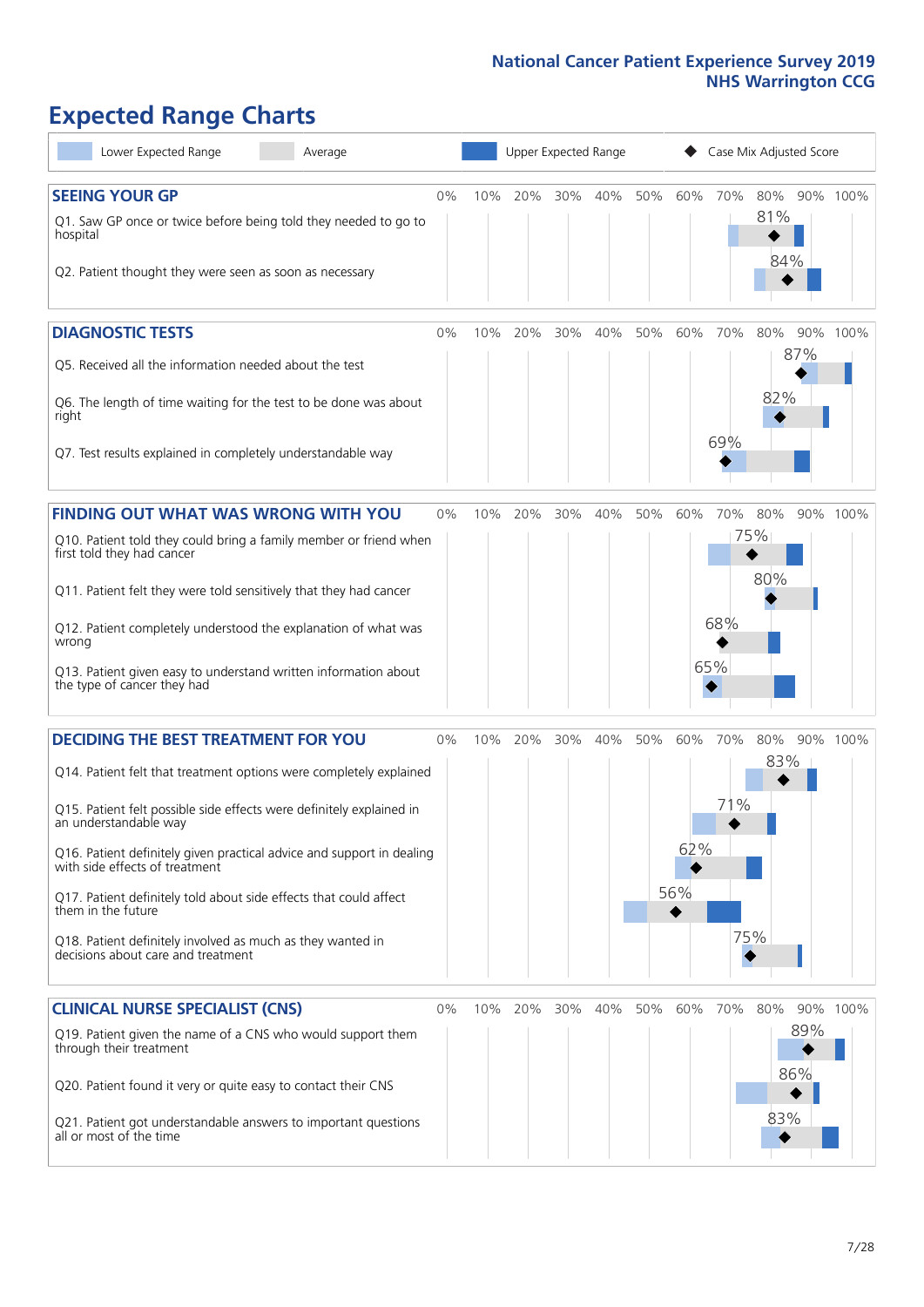### **Expected Range Charts**

| Lower Expected Range<br>Average                                                                                                                                                                                                                                                                                                    |    |     |     | Upper Expected Range |     |            |     | Case Mix Adjusted Score |                   |          |
|------------------------------------------------------------------------------------------------------------------------------------------------------------------------------------------------------------------------------------------------------------------------------------------------------------------------------------|----|-----|-----|----------------------|-----|------------|-----|-------------------------|-------------------|----------|
| <b>SUPPORT FOR PEOPLE WITH CANCER</b><br>Q22. Hospital staff gave information about support or self-help<br>groups for people with cancer<br>Q23. Hospital staff discussed or gave information about the impact<br>cancer could have on day to day activities<br>Q24. Hospital staff gave information on getting financial help or | 0% | 10% | 20% | 30%                  | 40% | 50%<br>51% | 60% | 70%                     | 80%<br>80%<br>79% | 90% 100% |
| possible benefits<br>Q25. Hospital staff told patient they could get free prescriptions                                                                                                                                                                                                                                            |    |     |     |                      |     |            |     |                         | 79%               |          |
| <b>OPERATIONS</b>                                                                                                                                                                                                                                                                                                                  | 0% | 10% | 20% | 30%                  | 40% | 50%        | 60% | 70%                     | 80%               | 90% 100% |
| Q27. Beforehand, patient had all the information needed about the<br>operation<br>Q28. Afterwards, staff completely explained how operation had<br>gone in understandable way                                                                                                                                                      |    |     |     |                      |     |            |     | 70%                     |                   | 95%      |
|                                                                                                                                                                                                                                                                                                                                    |    |     |     |                      |     |            |     |                         |                   |          |
| <b>HOSPITAL CARE AS AN INPATIENT</b>                                                                                                                                                                                                                                                                                               | 0% | 10% | 20% | 30%                  | 40% | 50%        | 60% | 70%                     | 80%               | 90% 100% |
| Q30. Hospital staff didn't talk in front of patient as if patient wasn't<br>there<br>Q31. Patient had confidence and trust in all doctors treating them                                                                                                                                                                            |    |     |     |                      |     |            |     |                         | 85%<br>78%        |          |
| Q32. Patient's family or someone close definitely felt able to talk to<br>a doctor                                                                                                                                                                                                                                                 |    |     |     |                      |     |            |     | 71%                     |                   |          |
| Q33. Patient had confidence and trust in all the ward nurses<br>treating them                                                                                                                                                                                                                                                      |    |     |     |                      |     |            |     |                         | 76%               |          |
| Q34. Patient thought there were always or nearly always enough<br>nurses on duty to care for them                                                                                                                                                                                                                                  |    |     |     |                      |     | 55%        |     |                         |                   |          |
| Q35. All hospital staff asked patient what name they prefer to be<br>called by                                                                                                                                                                                                                                                     |    |     |     |                      |     |            |     |                         | 77%               |          |
| Q36. Patient always given enough privacy when discussing<br>condition or treatment                                                                                                                                                                                                                                                 |    |     |     |                      |     |            |     |                         | 79%               |          |
| Q37. Patient definitely found hospital staff to discuss worries or<br>fears during their inpatient visit                                                                                                                                                                                                                           |    |     |     |                      |     | 48%        |     |                         |                   |          |
| Q38. Hospital staff definitely did everything they could to help<br>control pain                                                                                                                                                                                                                                                   |    |     |     |                      |     |            |     |                         | 79%               |          |
| Q39. Patient always felt they were treated with respect and dignity<br>while in hospital                                                                                                                                                                                                                                           |    |     |     |                      |     |            |     |                         | 84%               |          |
| Q40. Patient given clear written information about what should or<br>should not do after leaving hospital                                                                                                                                                                                                                          |    |     |     |                      |     |            |     |                         | 82%               |          |
| Q41. Hospital staff told patient who to contact if worried about<br>condition or treatment after leaving hospital                                                                                                                                                                                                                  |    |     |     |                      |     |            |     |                         |                   | 96%      |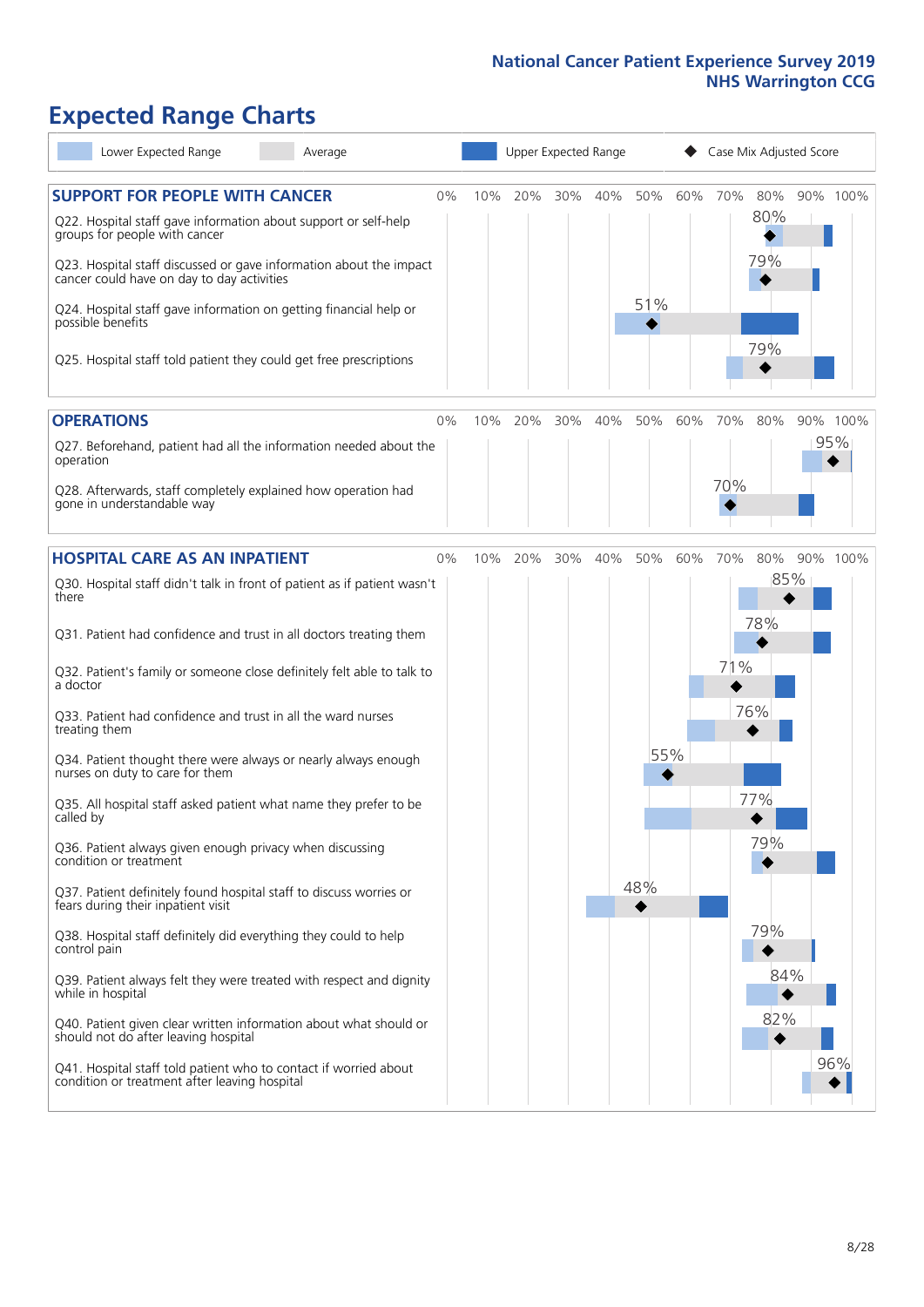## **Expected Range Charts**

| Lower Expected Range<br>Average                                                                                                                                                |          |     | Upper Expected Range |     |         |     |            |     | Case Mix Adjusted Score |          |          |
|--------------------------------------------------------------------------------------------------------------------------------------------------------------------------------|----------|-----|----------------------|-----|---------|-----|------------|-----|-------------------------|----------|----------|
| <b>HOSPITAL CARE AS A DAY PATIENT / OUTPATIENT 0%</b><br>Q43. Patient definitely found hospital staff to discuss worries or<br>fears during their outpatient or day case visit |          | 10% | 20%                  | 30% | 40% 50% |     | 60%<br>61% | 70% | 80%                     | 90% 100% |          |
| Q44. Cancer doctor had the right documents at patient's last<br>outpatient appointment                                                                                         |          |     |                      |     |         |     |            |     |                         |          | 96%      |
| Q46. Beforehand patient completely had all information needed<br>about radiotherapy treatment                                                                                  |          |     |                      |     |         |     |            |     | 81%                     |          |          |
| Q47. Patient completely given understandable information about<br>whether radiotherapy was working                                                                             |          |     |                      |     |         | 52% |            |     |                         |          |          |
| Q49. Beforehand patient completely had all information needed<br>about chemotherapy treatment                                                                                  |          |     |                      |     |         |     |            |     | 83%<br>◆                |          |          |
| Q50. Patient given enough information about whether<br>chemotherapy was working in a completely understandable way                                                             |          |     |                      |     |         |     | 60%        |     |                         |          |          |
| <b>HOME CARE AND SUPPORT</b>                                                                                                                                                   | 0%       | 10% | 20%                  | 30% | 40%     | 50% | 60%        | 70% | 80%                     |          | 90% 100% |
| Q51. Hospital staff definitely gave family or someone close all the<br>information needed to help care at home                                                                 |          |     |                      |     |         |     | 55%        |     |                         |          |          |
| Q52. Patient definitely given enough support from health or social<br>services during treatment                                                                                |          |     |                      |     |         | 47% |            |     |                         |          |          |
| Q53. Patient definitely given enough support from health or social<br>services after treatment                                                                                 |          |     |                      |     | 39%     |     |            |     |                         |          |          |
| <b>CARE FROM YOUR GENERAL PRACTICE</b>                                                                                                                                         | 0%       | 10% | 20%                  | 30% | 40%     | 50% | 60%        | 70% | 80%                     |          | 90% 100% |
| Q54. GP given enough information about patient's condition and<br>treatment                                                                                                    |          |     |                      |     |         |     |            |     |                         | 94%      |          |
| Q55. General practice staff definitely did everything they could to<br>support patient during treatment                                                                        |          |     |                      |     |         | 50% |            |     |                         |          |          |
| <b>YOUR OVERALL NHS CARE</b>                                                                                                                                                   | $0\%$    | 10% | 20%                  | 30% | 40%     | 50% | 60%        | 70% | 80%                     |          | 90% 100% |
| Q56. Different people treating and caring for patient always work<br>well together to give best possible care                                                                  |          |     |                      |     | 38%     |     |            | 72% |                         |          |          |
| Q57. Patient given a care plan                                                                                                                                                 |          |     |                      |     |         |     |            |     |                         | 87%      |          |
| Q58. Overall the administration of care was good or very good                                                                                                                  |          |     |                      |     |         |     |            |     |                         |          |          |
| Q59. Patient felt length of time for attending clinics and<br>appointments for cancer was about right                                                                          |          |     |                      |     |         |     |            | 74% |                         |          |          |
| Q60. Someone discussed with patient whether they would like to<br>take part in cancer research                                                                                 |          | 14% |                      |     |         |     |            |     |                         |          |          |
|                                                                                                                                                                                | $\Omega$ | 1   | $\overline{2}$       | 3   | 4       | 5   | 6          | 7   | 8                       | 9        | 10       |
| Q61. Patient's average rating of care scored from very poor to very<br>good                                                                                                    |          |     |                      |     |         |     |            |     |                         | 8.7      |          |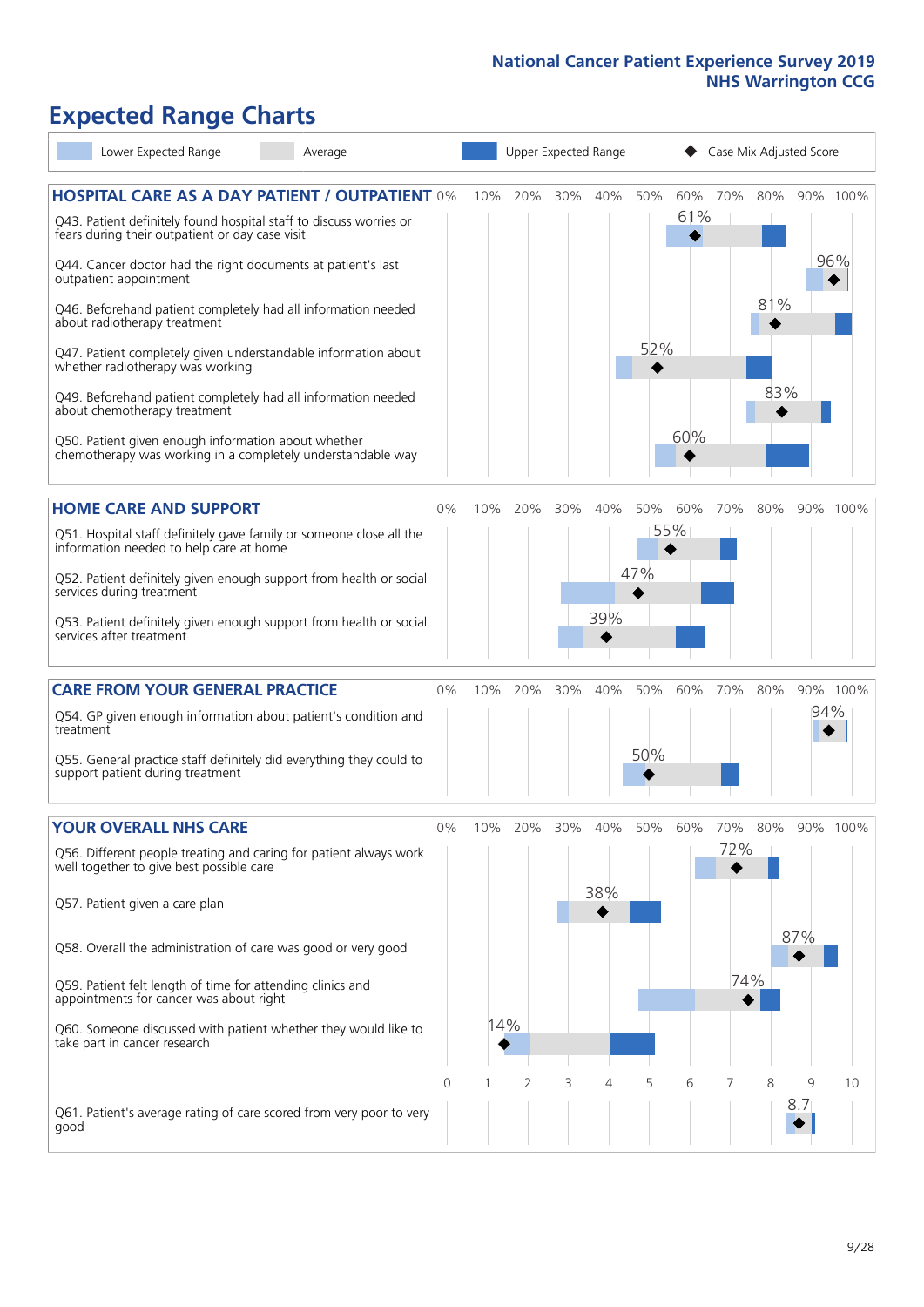### **Comparability Tables**

\* Indicates where a score has been suppressed because there are less than 21 responses.

\*\* No score available for 2018.

 $\triangle$  or  $\nabla$ 

Change 2018-2019: Indicates where 2019 score is significantly higher or lower than 2018 score Change Overall: Indicates significant change overall (2015, 2016, 2017, 2018 and 2019).

Adjusted Score below Lower Expected Range Adjusted Score between Upper and Lower Expected Ranges Adjusted Score above Upper

Expected Range

|                                                                             |           |               | Unadjusted Scores |               |                         |                   |               | Case Mix Adjusted Scores |                                     |                   |
|-----------------------------------------------------------------------------|-----------|---------------|-------------------|---------------|-------------------------|-------------------|---------------|--------------------------|-------------------------------------|-------------------|
|                                                                             | 2018<br>n | 2018<br>Score | 2019<br>n         | 2019<br>Score | Change<br>2018-<br>2019 | Change<br>Overall | 2019<br>Score | Lower<br>Range           | Upper<br>Expected Expected<br>Range | National<br>Score |
| <b>SEEING YOUR GP</b>                                                       |           |               |                   |               |                         |                   |               |                          |                                     |                   |
| Q1. Saw GP once or twice before being told they needed to go<br>to hospital | 118       | 79%           | 134               | 79%           |                         |                   | 81%           | 72%                      | 86%                                 | 79%               |
| Q2. Patient thought they were seen as soon as necessary                     | 154       | 83%           | 194               | 85%           |                         |                   | 84%           | 79%                      | 89%                                 | 84%               |
| <b>DIAGNOSTIC TESTS</b>                                                     |           |               |                   |               |                         |                   |               |                          |                                     |                   |

| O5. Received all the information needed about the test                    | $**$ | **  | 167 | 88% |  | 87% | 92% | 98% | 95% |
|---------------------------------------------------------------------------|------|-----|-----|-----|--|-----|-----|-----|-----|
| Q6. The length of time waiting for the test to be done was<br>about right | 26   | 92% | 170 | 83% |  | 82% | 83% | 93% | 88% |
| Q7. Test results explained in completely understandable way               |      | 74% | 172 | 69% |  | 69% | 74% | 86% | 80% |

| <b>FINDING OUT WHAT WAS WRONG WITH YOU</b>                                                      |     |     |     |     |     |     |     |     |
|-------------------------------------------------------------------------------------------------|-----|-----|-----|-----|-----|-----|-----|-----|
| Q10. Patient told they could bring a family member or friend<br>when first told they had cancer | 149 | 66% | 185 | 75% | 75% | 70% | 84% | 77% |
| Q11. Patient felt they were told sensitively that they had cancer                               | 156 | 81% | 201 | 80% | 80% | 81% | 91% | 86% |
| Q12. Patient completely understood the explanation of what<br>was wrong                         | 159 | 64% | 202 | 67% | 68% | 67% | 79% | 73% |
| Q13. Patient given easy to understand written information<br>about the type of cancer they had  | 137 | 62% | 75  | 66% | 65% | 68% | 81% | 74% |

| <b>DECIDING THE BEST TREATMENT FOR YOU</b>                                                              |      |     |     |     |  |     |     |     |     |
|---------------------------------------------------------------------------------------------------------|------|-----|-----|-----|--|-----|-----|-----|-----|
| Q14. Patient felt that treatment options were completely<br>explained                                   | 137  | 78% | 175 | 83% |  | 83% | 78% | 89% | 83% |
| Q15. Patient felt possible side effects were definitely explained<br>in an understandable way           | 149  | 66% | 190 | 71% |  | 71% | 66% | 79% | 73% |
| Q16. Patient definitely given practical advice and support in<br>dealing with side effects of treatment | 150  | 59% | 185 | 61% |  | 62% | 60% | 74% | 67% |
| Q17. Patient definitely told about side effects that could affect<br>them in the future                 | 141  | 52% | 171 | 56% |  | 56% | 49% | 64% | 57% |
| Q18. Patient definitely involved as much as they wanted in<br>decisions about care and treatment        | $**$ | **  | 194 | 75% |  | 75% | 76% | 87% | 81% |

| <b>CLINICAL NURSE SPECIALIST (CNS)</b>                                                    |     |     |     |     |     |     |     |     |
|-------------------------------------------------------------------------------------------|-----|-----|-----|-----|-----|-----|-----|-----|
| [Q19. Patient given the name of a CNS who would support them<br>through their treatment   | 153 | 86% | 193 | 89% | 89% | 88% | 96% | 92% |
| Q20. Patient found it very or quite easy to contact their CNS                             | 119 | 82% | 160 | 86% | 86% | 79% | 91% | 85% |
| Q21. Patient got understandable answers to important<br>questions all or most of the time | 18  | 84% | 158 | 84% | 83% | 82% | 93% | 87% |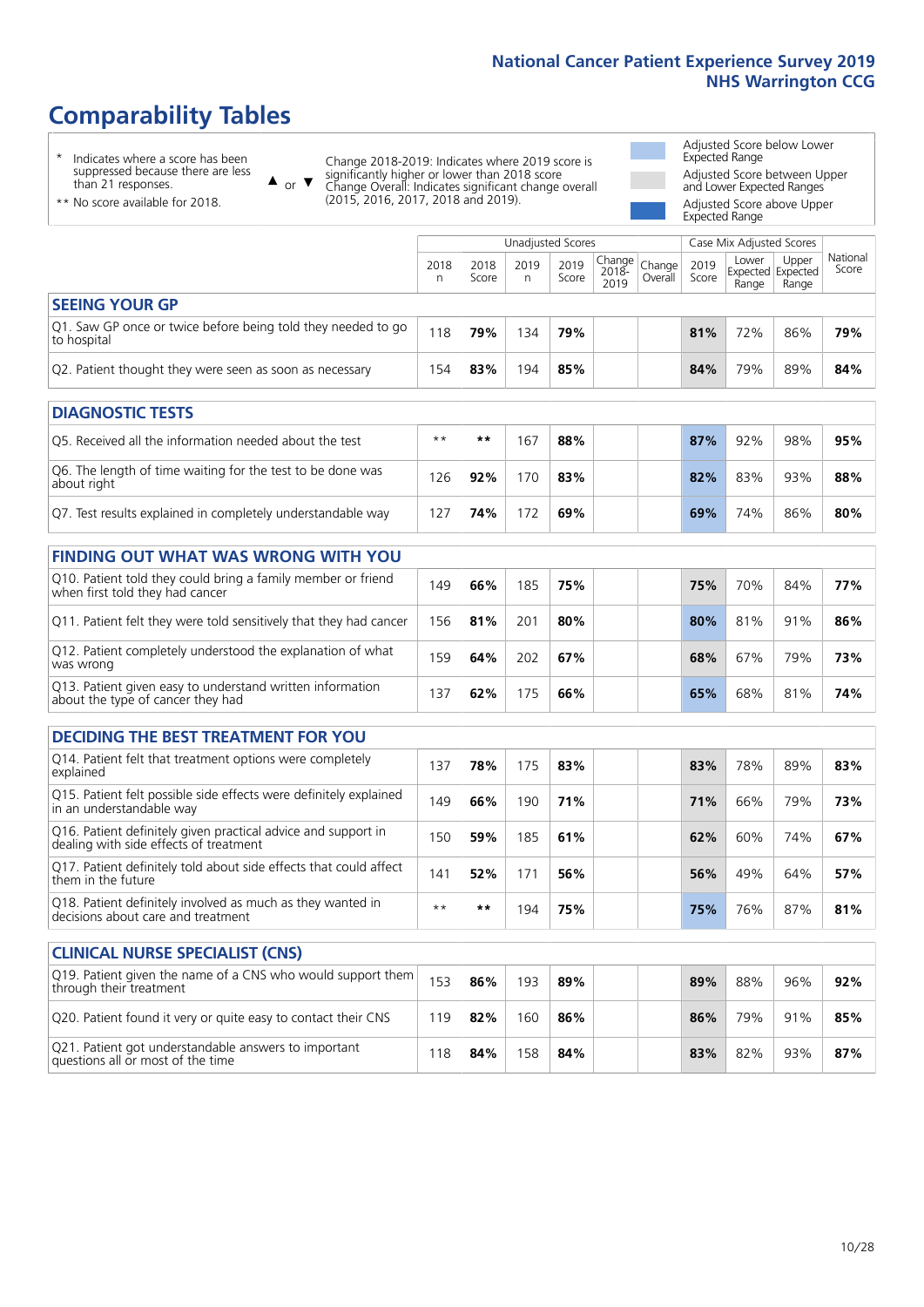### **Comparability Tables**

\* Indicates where a score has been suppressed because there are less than 21 responses.

\*\* No score available for 2018.

 $\triangle$  or  $\nabla$ 

Change 2018-2019: Indicates where 2019 score is significantly higher or lower than 2018 score Change Overall: Indicates significant change overall (2015, 2016, 2017, 2018 and 2019).

Adjusted Score below Lower Expected Range Adjusted Score between Upper and Lower Expected Ranges Adjusted Score above Upper Expected Range

|                                                                                                                   |              |               |            | Unadjusted Scores |                         |                   |               | Case Mix Adjusted Scores |                                     |                   |
|-------------------------------------------------------------------------------------------------------------------|--------------|---------------|------------|-------------------|-------------------------|-------------------|---------------|--------------------------|-------------------------------------|-------------------|
|                                                                                                                   | 2018<br>n    | 2018<br>Score | 2019<br>n. | 2019<br>Score     | Change<br>2018-<br>2019 | Change<br>Overall | 2019<br>Score | Lower<br>Range           | Upper<br>Expected Expected<br>Range | National<br>Score |
| <b>SUPPORT FOR PEOPLE WITH CANCER</b>                                                                             |              |               |            |                   |                         |                   |               |                          |                                     |                   |
| Q22. Hospital staff gave information about support or self-help<br>groups for people with cancer                  | 117          | 77%           | 156        | 79%               |                         |                   | 80%           | 83%                      | 93%                                 | 88%               |
| Q23. Hospital staff discussed or gave information about the<br>impact cancer could have on day to day activities  | 100          | 73%           | 129        | 78%               |                         |                   | 79%           | 78%                      | 90%                                 | 84%               |
| Q24. Hospital staff gave information on getting financial help or<br>possible benefits                            | 74           | 45%           | 94         | 49%               |                         |                   | 51%           | 53%                      | 73%                                 | 63%               |
| Q25. Hospital staff told patient they could get free prescriptions                                                | 63           | 75%           | 73         | 78%               |                         |                   | 79%           | 73%                      | 91%                                 | 82%               |
| <b>OPERATIONS</b>                                                                                                 |              |               |            |                   |                         |                   |               |                          |                                     |                   |
| Q27. Beforehand, patient had all the information needed about<br>the operation                                    | 96           | 93%           | 113        | 96%               |                         |                   | 95%           | 93%                      | 100%                                | 96%               |
| Q28. Afterwards, staff completely explained how operation had<br>gone in understandable way                       | 96           | 75%           | 110        | 70%               |                         |                   | 70%           | 72%                      | 87%                                 | 79%               |
| <b>HOSPITAL CARE AS AN INPATIENT</b>                                                                              |              |               |            |                   |                         |                   |               |                          |                                     |                   |
| Q30. Hospital staff didn't talk in front of patient as if patient<br>wasn't there                                 | $**$         | $***$         | 112        | 86%               |                         |                   | 85%           | 77%                      | 90%                                 | 84%               |
| Q31. Patient had confidence and trust in all doctors treating<br>them                                             | $**$         | **            | 115        | 78%               |                         |                   | 78%           | 77%                      | 91%                                 | 84%               |
| Q32. Patient's family or someone close definitely felt able to talk<br>to a doctor                                | $* *$        | **            | 99         | 72%               |                         |                   | 71%           | 63%                      | 81%                                 | 72%               |
| O33. Patient had confidence and trust in all the ward nurses<br>treating them                                     | $**$         | **            | 114        | 75%               |                         |                   | 76%           | 66%                      | 82%                                 | 74%               |
| Q34. Patient thought there were always or nearly always<br>enough nurses on duty to care for them                 | $**$         | $***$         | 114        | 54%               |                         |                   | 55%           | 56%                      | 73%                                 | 64%               |
| Q35. All hospital staff asked patient what name they prefer to<br>be called by                                    | $* *$        | **            | 113        | 76%               |                         |                   | 77%           | 60%                      | 81%                                 | 71%               |
| Q36. Patient always given enough privacy when discussing<br>condition or treatment                                | $* *$        | $***$         | 112        | 79%               |                         |                   | 79%           | 78%                      | 91%                                 | 85%               |
| Q37. Patient definitely found hospital staff to discuss worries or<br>fears during their inpatient visit          | $* *$        | **            | 88         | 48%               |                         |                   | 48%           | 41%                      | 62%                                 | 52%               |
| Q38. Hospital staff definitely did everything they could to help<br>control pain                                  | $* *$        | **            | 105        | 80%               |                         |                   | 79%           | 76%                      | 90%                                 | 83%               |
| Q39. Patient always felt they were treated with respect and<br>dignity while in hospital                          | $\star\star$ | **            | 115        | 84%               |                         |                   | 84%           | 82%                      | 94%                                 | 88%               |
| Q40. Patient given clear written information about what should<br>or should not do after leaving hospital         | $**$         | **            | 107        | 83%               |                         |                   | 82%           | 79%                      | 93%                                 | 86%               |
| Q41. Hospital staff told patient who to contact if worried about<br>condition or treatment after leaving hospital | $* *$        | **            | 107        | 96%               |                         |                   | 96%           | 90%                      | 99%                                 | 94%               |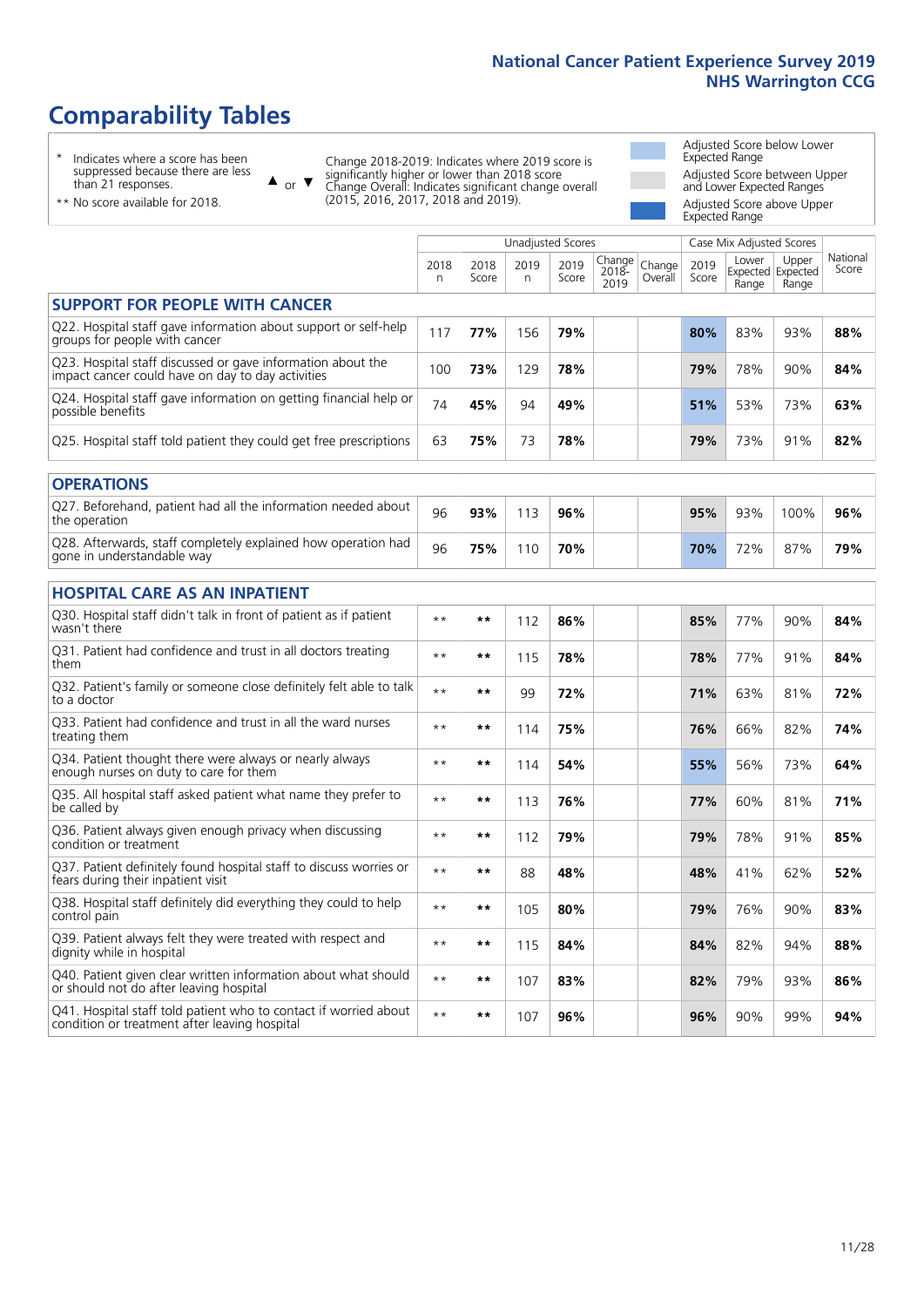### **Comparability Tables**

\* Indicates where a score has been suppressed because there are less than 21 responses.

\*\* No score available for 2018.

 $\triangle$  or  $\nabla$ 

Change 2018-2019: Indicates where 2019 score is significantly higher or lower than 2018 score Change Overall: Indicates significant change overall (2015, 2016, 2017, 2018 and 2019).

Adjusted Score below Lower Expected Range Adjusted Score between Upper and Lower Expected Ranges Adjusted Score above Upper Expected Range

|                                                                                                                       |            |               |            | <b>Unadjusted Scores</b> |                         |                   |               | Case Mix Adjusted Scores |                                     |                   |
|-----------------------------------------------------------------------------------------------------------------------|------------|---------------|------------|--------------------------|-------------------------|-------------------|---------------|--------------------------|-------------------------------------|-------------------|
|                                                                                                                       | 2018<br>n. | 2018<br>Score | 2019<br>n. | 2019<br>Score            | Change<br>2018-<br>2019 | Change<br>Overall | 2019<br>Score | Lower<br>Range           | Upper<br>Expected Expected<br>Range | National<br>Score |
| <b>HOSPITAL CARE AS A DAY PATIENT / OUTPATIENT</b>                                                                    |            |               |            |                          |                         |                   |               |                          |                                     |                   |
| Q43. Patient definitely found hospital staff to discuss worries or<br>fears during their outpatient or day case visit | 112        | 69%           | 148        | 61%                      |                         |                   | 61%           | 63%                      | 78%                                 | 71%               |
| Q44. Cancer doctor had the right documents at patient's last<br>outpatient appointment                                | 136        | 93%           | 165        | 96%                      |                         |                   | 96%           | 93%                      | 99%                                 | 96%               |
| Q46. Beforehand patient completely had all information needed<br>about radiotherapy treatment                         | 39         | 85%           | 50         | 82%                      |                         |                   | 81%           | 77%                      | 96%                                 | 86%               |
| Q47. Patient completely given understandable information<br>about whether radiotherapy was working                    | 37         | 62%           | 46         | 52%                      |                         |                   | 52%           | 46%                      | 74%                                 | 60%               |
| Q49. Beforehand patient completely had all information needed<br>about chemotherapy treatment                         | 58         | 74%           | 75         | 83%                      |                         |                   | 83%           | 76%                      | 93%                                 | 84%               |
| Q50. Patient given enough information about whether<br>chemotherapy was working in a completely understandable way    | 57         | 65%           | 67         | 63%                      |                         |                   | 60%           | 56%                      | 79%                                 | 68%               |
| <b>HOME CARE AND SUPPORT</b>                                                                                          |            |               |            |                          |                         |                   |               |                          |                                     |                   |
| Q51. Hospital staff definitely gave family or someone close all<br>the information needed to help care at home        | 134        | 60%           | 155        | 55%                      |                         |                   | 55%           | 52%                      | 67%                                 | 60%               |
| Q52. Patient definitely given enough support from health or<br>social services during treatment                       | 84         | 52%           | 107        | 47%                      |                         |                   | 47%           | 41%                      | 63%                                 | 52%               |
| Q53. Patient definitely given enough support from health or<br>social services after treatment                        | 54         | 39%           | 71         | 39%                      |                         |                   | 39%           | 33%                      | 57%                                 | 45%               |
| <b>CARE FROM YOUR GENERAL PRACTICE</b>                                                                                |            |               |            |                          |                         |                   |               |                          |                                     |                   |
| Q54. GP given enough information about patient's condition<br>and treatment                                           | 118        | 96%           | 153        | 95%                      |                         |                   | 94%           | 92%                      | 99%                                 | 95%               |
| Q55. General practice staff definitely did everything they could<br>to support patient during treatment               | 93         | 55%           | 110        | 50%                      |                         |                   | 50%           | 49%                      | 68%                                 | 58%               |
| <b>YOUR OVERALL NHS CARE</b>                                                                                          |            |               |            |                          |                         |                   |               |                          |                                     |                   |
| Q56. Different people treating and caring for patient always<br>work well together to give best possible care         | $***$      | $***$         | 186        | 72%                      |                         |                   | 72%           | 66%                      | 79%                                 | 73%               |
| Q57. Patient given a care plan                                                                                        | 124        | 27%           | 158        | 37%                      |                         |                   | 38%           | 30%                      | 45%                                 | 38%               |
| Q58. Overall the administration of care was good or very good                                                         | 157        | 87%           | 197        | 87%                      |                         |                   | 87%           | 84%                      | 93%                                 | 89%               |
| Q59. Patient felt length of time for attending clinics and<br>appointments for cancer was about right                 | 157        | 74%           | 192        | 74%                      |                         |                   | 74%           | 61%                      | 77%                                 | 69%               |
| Q60. Someone discussed with patient whether they would like<br>to take part in cancer research                        | 155        | 22%           | 190        | 14%                      |                         |                   | 14%           | 21%                      | 40%                                 | 30%               |
| Q61. Patient's average rating of care scored from very poor to<br>very good                                           | 155        | 8.8           | 192        | 8.7                      |                         |                   | 8.7           | 8.6                      | 9.0                                 | 8.8               |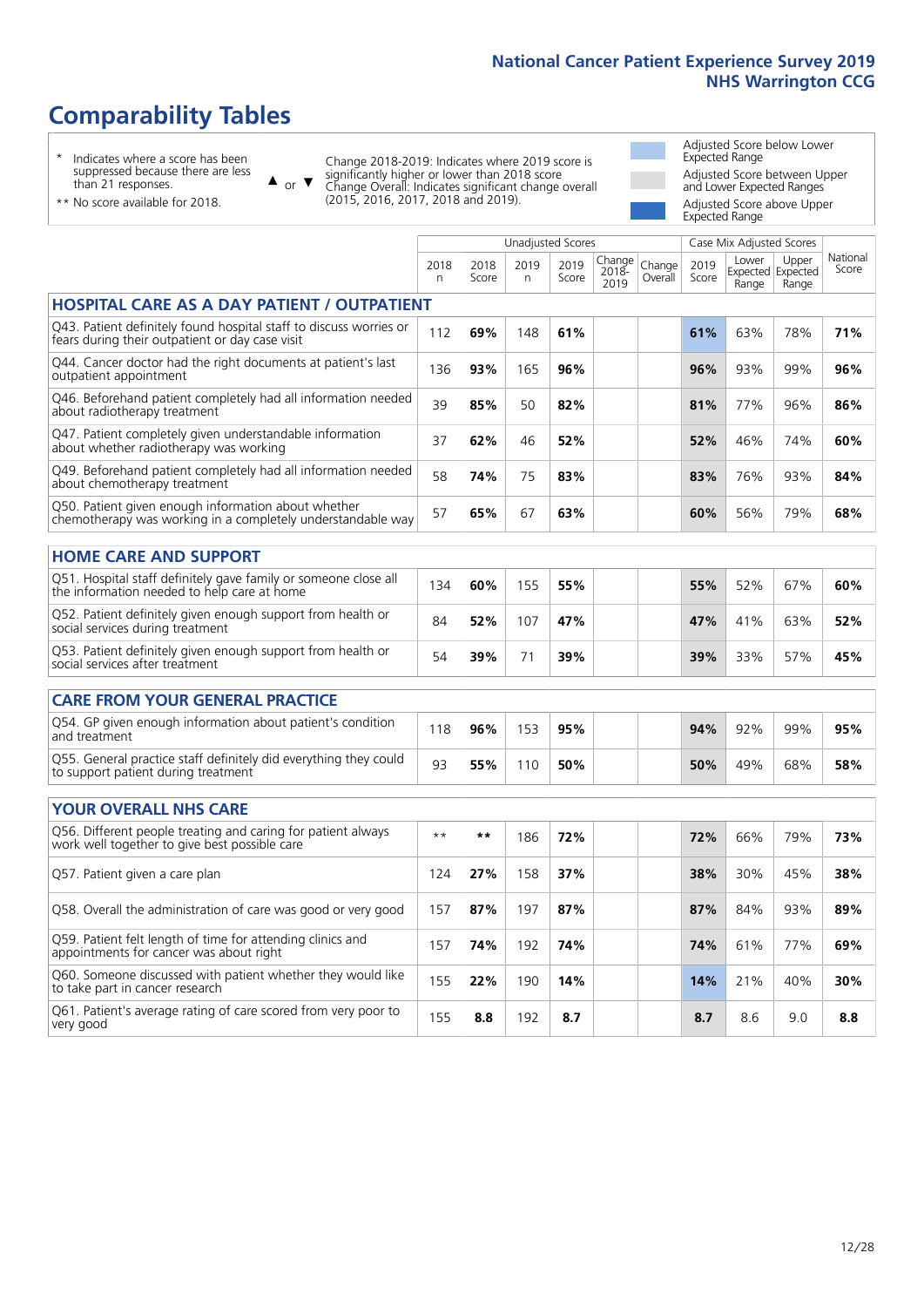### **Tumour Type Tables**

- \* Indicates where a score has been suppressed because there are less than 21 responses.
- n.a. Indicates that there were no respondents for that tumour group.

| <b>SEEING YOUR GP</b>                           |            |       |               |                   |                |                |                  |                 | Tumour Group |         |                                                 |                 |            |         |                |
|-------------------------------------------------|------------|-------|---------------|-------------------|----------------|----------------|------------------|-----------------|--------------|---------|-------------------------------------------------|-----------------|------------|---------|----------------|
|                                                 |            | Brain | <b>Breast</b> | Colorectal<br>LGT | Gynaecological | Haematological | Head and<br>Neck | Dung            | Prostate     | Sarcoma | Skin                                            | Upper<br>Gastro | Jrological | Other   | All<br>Cancers |
| Q1. Saw GP once or twice before being told they | <b>CCG</b> | n.a.  | $\star$       | $\star$           | $\star$        | 71%            | $\star$          | $\star$         | 81%          | $\star$ | $\star$                                         | $\star$         | $\star$    | $\star$ | 79%            |
| needed to go to hospital                        | National   | 59%   |               | 94% 75% 77%       |                |                |                  | 67% 79% 71% 82% |              |         | 71% 90% 74% 83% 74% 79%                         |                 |            |         |                |
| Q2. Patient thought they were seen as soon as   | <b>CCG</b> | n.a.  | 98%           | $\star$           | $\star$        | 79%            | $\star$          | $^\star$        | 81%          | $\star$ | $\star$                                         | $\star$         | $^\star$   | 82% 85% |                |
| necessary                                       | National l | 79%   |               |                   |                |                |                  |                 |              |         | 89% 83% 81% 82% 81% 84% 86% 69% 85% 79% 85% 79% |                 |            |         | 84%            |

#### **DIAGNOSTIC TESTS** Tumour Group

|                                                   |                                          | Brain | Breast | ╮<br>Colorectal | Gynaecological | Haematological | Head and<br>Neck | Lung        | Prostate | Sarcoma                                 | Skin                    | Upper<br>Gastro | Jrological | Other   | All<br>Cancers |
|---------------------------------------------------|------------------------------------------|-------|--------|-----------------|----------------|----------------|------------------|-------------|----------|-----------------------------------------|-------------------------|-----------------|------------|---------|----------------|
| O5. Received all the information needed about     | <b>CCG</b>                               | n.a.  | 83%    |                 |                | 93%            | $\star$          |             | 89%      | $\star$                                 | $\star$                 | $\star$         | $\star$    | $\star$ | 88%            |
| $\vert$ the test                                  | National                                 | 93%   | 95%    | 95%             | 93%            | 95%            |                  | 93% 95% 95% |          | 93%                                     | 96%                     | 95%             | 95%        | 95%     | 95%            |
| Q6. The length of time waiting for the test to be | <b>CCG</b>                               | n.a.  | 91%    |                 | $\star$        | 85%            | $\star$          | $\star$     | 59%      |                                         | $\star$                 | $\star$         | $\star$    | $\star$ | 83%            |
| done was about right                              | National 84% 91% 88%                     |       |        |                 |                |                |                  |             |          | 86% 89% 88% 87% 87% 81% 87% 84% 87% 86% |                         |                 |            |         | 88%            |
| Q7. Test results explained in completely          | <b>CCG</b>                               | n.a.  | 77%    | $\star$         | $\star$        | 52%            | $\star$          | $\star$     | 70%      | $\star$                                 | $\star$                 | $\star$         | $\star$    | $\star$ | 69%            |
| understandable way                                | National 71% 83% 82% 77% 77% 79% 80% 80% |       |        |                 |                |                |                  |             |          |                                         | 78% 84% 75% 80% 76% 80% |                 |            |         |                |

| <b>FINDING OUT WHAT WAS WRONG WITH YOU</b>        |            |       |               |                                  |                |                |                        |             | Tumour Group |         |         |                 |            |         |                |
|---------------------------------------------------|------------|-------|---------------|----------------------------------|----------------|----------------|------------------------|-------------|--------------|---------|---------|-----------------|------------|---------|----------------|
|                                                   |            | Brain | <b>Breast</b> | ╮<br>olorectal.<br>LGT<br>$\cup$ | Gynaecological | Haematological | ad and<br>Neck<br>Head | Lung        | Prostate     | Sarcoma | Skin    | Upper<br>Gastro | Jrological | Other   | All<br>Cancers |
| Q10. Patient told they could bring a family       | <b>CCG</b> | n.a.  | 79%           | $\star$                          | $\star$        | 74%            | $\star$                | $\star$     | 76%          | $\star$ | $\star$ | $\star$         | $\star$    | $\star$ | 75%            |
| member or friend when first told they had cancer  | National   | 85%   | 82%           | 82%                              | 71%            | 71%            | 71%                    | 77%         | 79%          | 73%     | 69%     | 76%             | 73%        | 75%     | 77%            |
| Q11. Patient felt they were told sensitively that | <b>CCG</b> | n.a.  | 89%           | $\star$                          | $\star$        | 70%            | $\star$                | $\star$     | 83%          | $\star$ | $\star$ | $\star$         | $^\star$   |         | 76% 80%        |
| they had cancer                                   | National   | 79%   | 89%           | 87%                              | 82%            |                | 84% 87%                | 83%         | 86%          | 84%     | 89%     |                 | 81% 84%    | 83%     | 86%            |
| Q12. Patient completely understood the            | <b>CCG</b> | n.a.  | 80%           | $\star$                          |                | 57%            | $\ast$                 | $\star$     | 66%          | $\star$ | $\star$ | $\star$         | $\star$    | 59%     | 67%            |
| explanation of what was wrong                     | National   | 66%   | 77%           | 79%                              | 73%            | 60%            | 78%                    | 76%         | 79%          | 67%     | 80%     | 70%             | 77%        | 70%     | 73%            |
| Q13. Patient given easy to understand written     | <b>CCG</b> | n.a.  | 69%           | $\star$                          | $\star$        | 68%            | $\star$                | $\star$     | 81%          | $\star$ | $\star$ | $\star$         | $\star$    | $\star$ | 66%            |
| information about the type of cancer they had     | National   | 66%   | 78%           | 73%                              | 71%            | 76%            |                        | 69% 67% 83% |              |         | 67% 84% | 67%             | 74%        | 65%     | 74%            |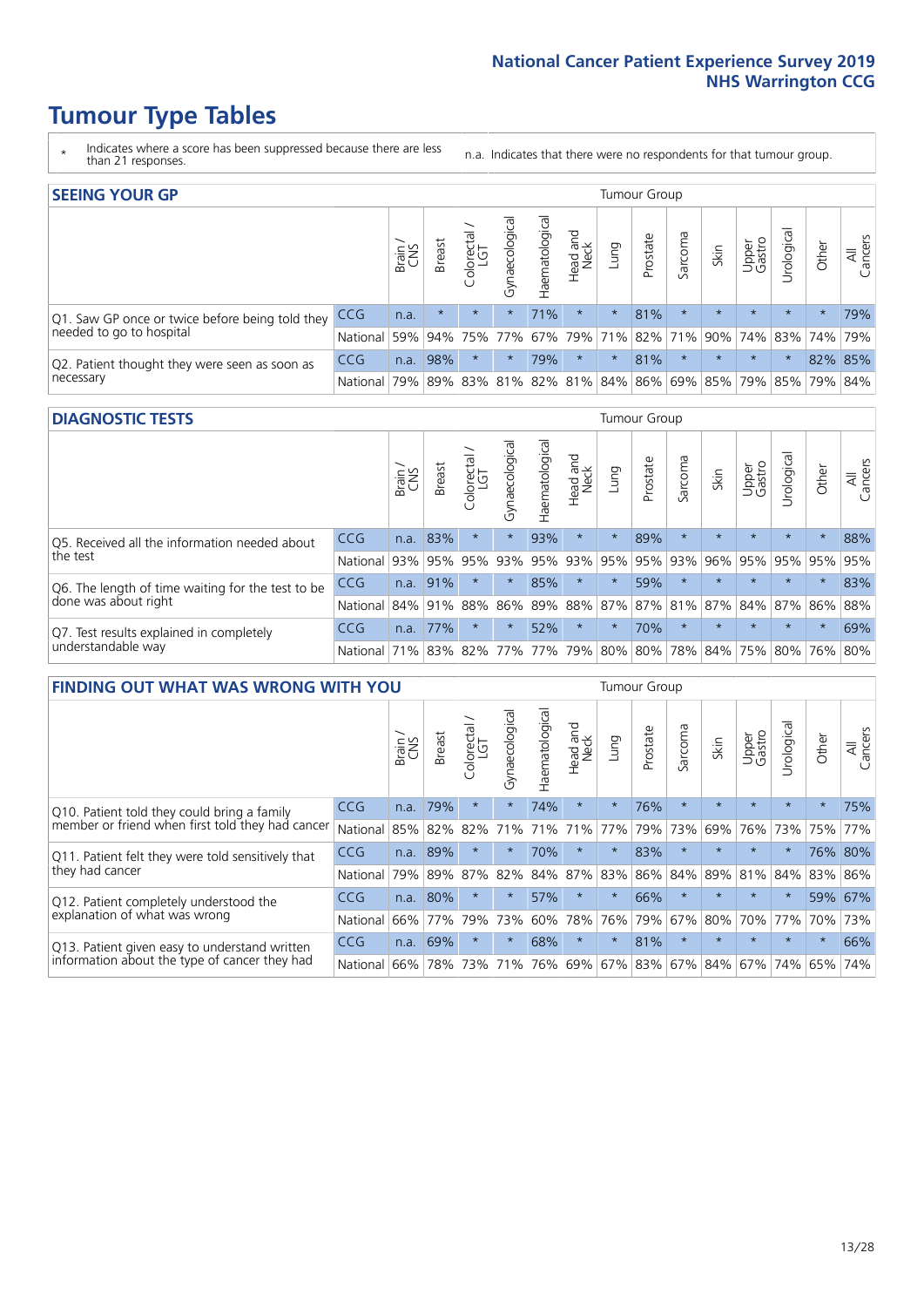### **Tumour Type Tables**

- \* Indicates where a score has been suppressed because there are less than 21 responses.
- n.a. Indicates that there were no respondents for that tumour group.

| <b>DECIDING THE BEST TREATMENT FOR YOU</b>         |            |       |               |                     |                |                |                         |         | Tumour Group                |         |         |                 |            |             |                |
|----------------------------------------------------|------------|-------|---------------|---------------------|----------------|----------------|-------------------------|---------|-----------------------------|---------|---------|-----------------|------------|-------------|----------------|
|                                                    |            | Brain | <b>Breast</b> | Colorectal /<br>LGT | Gynaecological | Haematological | ead and<br>Neck<br>Head | Lung    | Prostate                    | Sarcoma | Skin    | Upper<br>Gastro | Urological | Other       | All<br>Cancers |
| Q14. Patient felt that treatment options were      | <b>CCG</b> | n.a.  | 88%           | $\star$             | $\star$        | 76%            | $\star$                 | $\star$ | 88%                         | $\star$ | $\star$ | $\star$         | $\star$    | $\star$     | 83%            |
| completely explained                               | National   | 85%   | 85%           | 85%                 | 85%            | 82%            | 87%                     | 84%     | 83%                         | 83%     | 89%     | 81%             | 83%        | 79%         | 83%            |
| Q15. Patient felt possible side effects were       | CCG        | n.a.  | 76%           |                     |                | 53%            | $\star$                 | $\star$ | 76%                         | $\star$ |         | $\star$         | $\star$    | $\star$     | 71%            |
| definitely explained in an understandable way      | National   | 69%   | 74%           | 76%                 | 75%            | 69%            | 73%                     | 74%     | 73%                         | 73%     | 77%     | 72%             | 71%        | 70%         | 73%            |
| Q16. Patient definitely given practical advice and | CCG        | n.a.  | 67%           | $\star$             | $\star$        | 56%            | $\star$                 | $\star$ | 60%                         | $\star$ |         | $\star$         | $\star$    | $\star$     | 61%            |
| support in dealing with side effects of treatment  | National   | 63%   | 70%           | 70%                 | 69%            | 65%            | 70%                     | 69%     | 65%                         | 66%     | 71%     | 66%             | 63%        | 64%         | 67%            |
| Q17. Patient definitely told about side effects    | CCG        | n.a.  | 61%           | $\star$             | $\star$        | 40%            | $\star$                 | $\star$ | 60%                         | $\star$ |         | $\star$         | $\star$    | $\star$     | 56%            |
| that could affect them in the future               | National   | 62%   | 57%           | 59%                 | 56%            | 51%            | 64%                     | 56%     | 66%                         | 54%     | 66%     | 53%             | 56%        | 52%         | 57%            |
| Q18. Patient definitely involved as much as they   | CCG        | n.a.  | 70%           |                     | $\star$        | 77%            | $\star$                 | $\star$ | 78%                         | $\star$ | $\star$ | $\star$         | $\star$    | $\star$     | 75%            |
| wanted in decisions about care and treatment       | National   | 79%   | 81%           | 83%                 | 81%            |                |                         |         | 80% 81% 81% 84% 81% 87% 79% |         |         |                 |            | 79% 78% 81% |                |

#### **CLINICAL NURSE SPECIALIST (CNS)** Tumour Group

|                                             |            | Brain | <b>Breast</b> | Colorectal<br>LGT | $\sigma$<br>Gynaecologic | Haematological | Head and<br>Neck | Lung    | Prostate | Sarcoma | Skin                        | Upper<br>Gastro | Urologica       | Other   | All<br>Cancers |
|---------------------------------------------|------------|-------|---------------|-------------------|--------------------------|----------------|------------------|---------|----------|---------|-----------------------------|-----------------|-----------------|---------|----------------|
| Q19. Patient given the name of a CNS who    | <b>CCG</b> | n.a.  | 100%          |                   |                          | 81%            | $\star$          | $\star$ | 96%      | $\star$ | $\star$                     | $\star$         | $\star$         | $\star$ | 89%            |
| would support them through their treatment  | National   | 95%   | 95%           | 92%               | 95%                      | 92%            | 91%              | 94%     | 91%      | 91%     | 91%                         | 93%             | 85%             | 89%     | 92%            |
| Q20. Patient found it very or quite easy to | <b>CCG</b> | n.a.  | 78%           |                   |                          | 88%            | $\star$          | $\star$ | 91%      |         | $\star$                     | $\star$         | $\star$         | $\star$ | 86%            |
| contact their CNS                           | National   | 86%   | 84%           | 88%               | 85%                      |                | 87% 86% 86%      |         | 80%      | 86%     | 90%                         | 85%             | 83% 83% 85%     |         |                |
| Q21. Patient got understandable answers to  | <b>CCG</b> | n.a.  | 72%           | $\star$           | $\star$                  | 94%            | $\star$          | $\star$ | 77%      | $\star$ | $\star$                     | $\star$         | $\star$         | $\star$ | 84%            |
| important questions all or most of the time | National   | 82%   | 87%           | 89%               |                          |                |                  |         |          |         | 86% 89% 88% 86% 87% 87% 93% |                 | 86% 87% 86% 87% |         |                |

| <b>SUPPORT FOR PEOPLE WITH CANCER</b>                                                             |            |       |               |                 |                |                |                         |         | <b>Tumour Group</b> |              |         |                 |            |         |                |
|---------------------------------------------------------------------------------------------------|------------|-------|---------------|-----------------|----------------|----------------|-------------------------|---------|---------------------|--------------|---------|-----------------|------------|---------|----------------|
|                                                                                                   |            | Brain | <b>Breast</b> | ╮<br>Colorectal | Gynaecological | Haematological | ead and<br>Neck<br>Head | Lung    | Prostate            | arcoma<br>ιñ | Skin    | Upper<br>Gastro | Urological | Other   | All<br>Cancers |
| Q22. Hospital staff gave information about<br>support or self-help groups for people with         | CCG        | n.a.  | 90%           | $\star$         | $\star$        | 61%            | $\star$                 | $\star$ | 90%                 | $\star$      | $\star$ | $\star$         | $\star$    | $\star$ | 79%            |
| cancer                                                                                            | National   | 92%   | 92%           | 88%             | 87%            | 86%            | 88%                     | 87%     | 91%                 | 86%          | 90%     | 88%             | 81%        | 83%     | 88%            |
| Q23. Hospital staff discussed or gave information<br>about the impact cancer could have on day to | <b>CCG</b> | n.a.  | 79%           | $\star$         | $\star$        | 67%            | $\star$                 | $\star$ | 90%                 | $\star$      | $\star$ | $\star$         | $\star$    | $\star$ | 78%            |
| day activities                                                                                    | National   | 84%   | 86%           | 85%             | 82%            | 84%            | 84%                     | 83%     | 88%                 | 81%          | 86%     | 83%             | 78%        | 79%     | 84%            |
| Q24. Hospital staff gave information on getting                                                   | <b>CCG</b> | n.a.  | 58%           | $\star$         | $\star$        | 45%            | $\star$                 | $\star$ | $\star$             | $\star$      | n.a.    | $\star$         | $\star$    | $\ast$  | 49%            |
| financial help or possible benefits                                                               | National   | 78%   | 68%           | 61%             | 66%            | 61%            | 67%                     | 72%     | 55%                 | 64%          | 60%     | 64%             | 47%        | 59%     | 63%            |
| Q25. Hospital staff told patient they could get                                                   | CCG        | n.a.  | $\star$       | $\star$         |                |                | $\star$                 | $\star$ | $\star$             | n.a.         | n.a.    | $\star$         | $\star$    | $\star$ | 78%            |
| free prescriptions                                                                                | National   | 82%   | 81%           | 83%             | 79%            | 87%            | 84%                     | 86%     | 80%                 | 78%          | 71%     | 84%             | 73%        | 81%     | 82%            |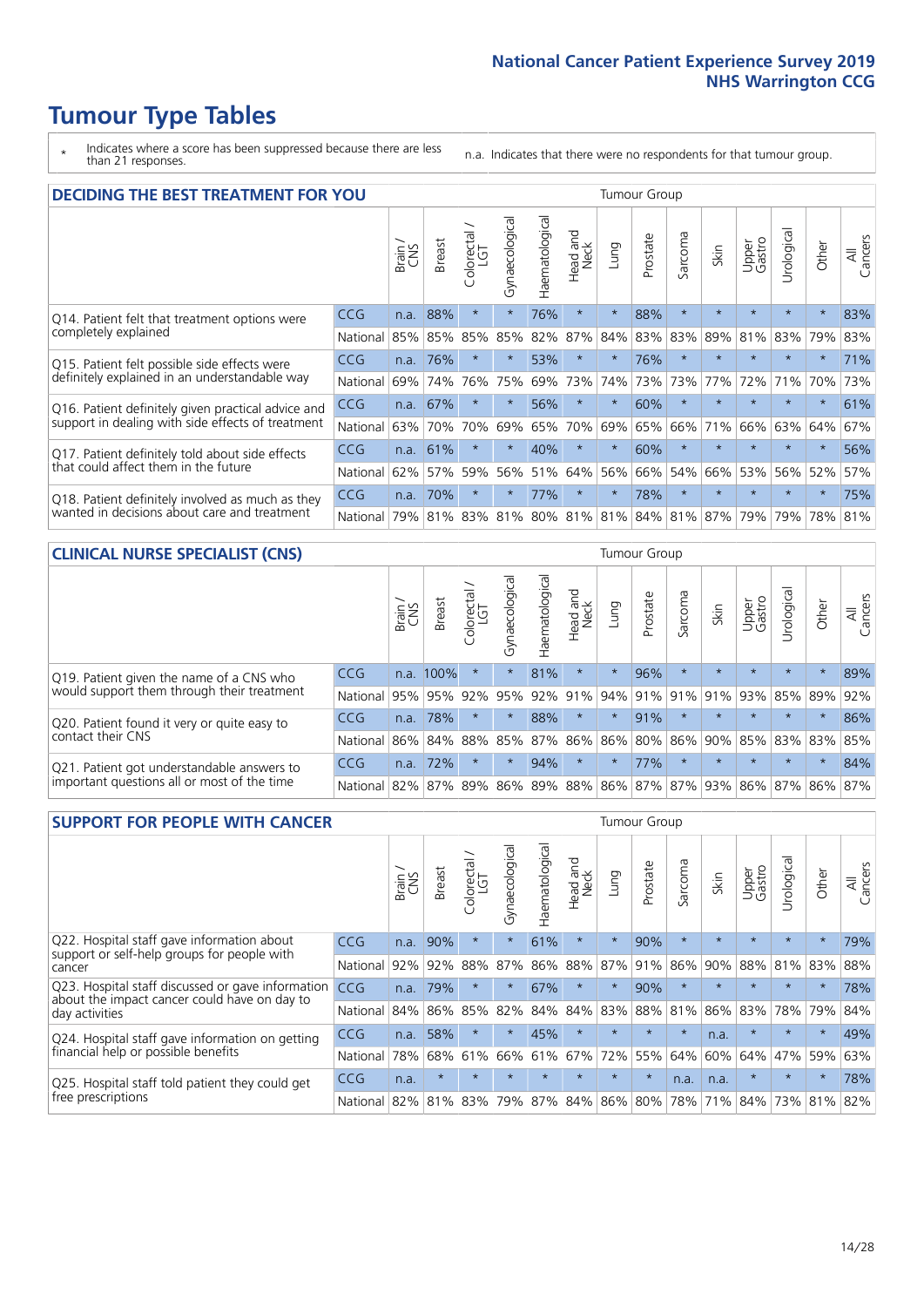### **Tumour Type Tables**

- \* Indicates where a score has been suppressed because there are less than 21 responses.
- n.a. Indicates that there were no respondents for that tumour group.

| <b>OPERATIONS</b>                                |              |       |               |            |                |                               |                  |         | Tumour Group            |         |         |                 |                                  |           |                |
|--------------------------------------------------|--------------|-------|---------------|------------|----------------|-------------------------------|------------------|---------|-------------------------|---------|---------|-----------------|----------------------------------|-----------|----------------|
|                                                  |              | Brain | <b>Breast</b> | Colorectal | Gynaecological | $\overline{3}$<br>Haematologi | Head and<br>Neck | Lung    | Prostate                | Sarcoma | Skin    | Upper<br>Gastro | $\overline{\sigma}$<br>Jrologica | Other     | All<br>Cancers |
| Q27. Beforehand, patient had all the information | <b>CCG</b>   | n.a.  | 91%           |            | $\star$        | $\star$                       | $\star$          | $\star$ | $\star$                 | $\star$ | $\star$ | $\star$         | $\star$                          | $\star$   | 96%            |
| needed about the operation                       | National 96% |       |               | 97% 96%    | 96%            |                               |                  |         | 94% 96% 95% 97% 95% 96% |         |         |                 | 96% 95% 95%                      |           | 96%            |
| Q28. Afterwards, staff completely explained how  | <b>CCG</b>   | n.a.  | 64%           |            | $\star$        | $\star$                       | $\star$          | n.a.    | $\star$                 | $\star$ | $\star$ | $\star$         | $\star$                          | $\star$   | 70%            |
| operation had gone in understandable way         | National     | 76%   |               | 79% 83%    |                | 79%   78%   79%               |                  |         | 79% 78% 80% 82% 79%     |         |         |                 |                                  | 76%   77% | 79%            |

#### **HOSPITAL CARE AS AN INPATIENT** Tumour Group

|                                                                                                   |            | Brain | Breast              | Colorectal /<br>LGT | Gynaecological | Haematological | Head and<br>Neck | Lung    | Prostate | Sarcoma | Skin                | Upper<br>Gastro | Urological | Other   | All<br>Cancers |
|---------------------------------------------------------------------------------------------------|------------|-------|---------------------|---------------------|----------------|----------------|------------------|---------|----------|---------|---------------------|-----------------|------------|---------|----------------|
| Q30. Hospital staff didn't talk in front of patient                                               | CCG        | n.a.  | 90%                 | $\star$             | $\star$        | $\star$        | $\star$          | $\star$ | $\star$  | $\star$ | $\star$             | $\star$         | $\star$    | $\star$ | 86%            |
| as if patient wasn't there                                                                        | National   | 81%   | 86%                 | 81%                 | 83%            | 84%            | 83%              | 81%     | 88%      | 86%     | 86%                 | 81%             | 83%        | 82%     | 84%            |
| Q31. Patient had confidence and trust in all<br>doctors treating them                             | CCG        | n.a.  | 94%                 | $\star$             | $\star$        | $\star$        | $\star$          | $\star$ | $\star$  | $\star$ | $\star$             | $\star$         | $\star$    | $\star$ | 78%            |
|                                                                                                   | National   | 82%   | 83%                 | 85%                 | 83%            | 82%            |                  | 87% 83% | 89%      | 86%     | 85%                 | 81%             | 85%        | 80%     | 84%            |
| Q32. Patient's family or someone close definitely                                                 | CCG        | n.a.  | 76%                 | $\star$             | $\star$        | $\star$        | $\star$          | $\star$ | $\star$  | $\star$ | $\star$             | $\star$         | $\star$    | $\star$ | 72%            |
| felt able to talk to a doctor                                                                     | National   | 67%   | 72%                 | 73%                 | 72%            | 74%            | 75%              | 74%     | 72%      | 71%     | 74%                 | 73%             | 71%        | 69%     | 72%            |
| Q33. Patient had confidence and trust in all the<br>ward nurses treating them                     | CCG        | n.a.  | 75%                 | $\star$             | $\star$        | $\star$        | $\star$          | $\star$ | $\star$  | $\star$ | $\star$             | $\star$         | $\star$    | $\star$ | 75%            |
|                                                                                                   | National   | 72%   | 73%                 | 72%                 |                | 71% 77%        | 75%              | 77%     | 79%      | 74%     | 75%                 | 73%             | 77%        | 69%     | 74%            |
| Q34. Patient thought there were always or nearly<br>always enough nurses on duty to care for them | CCG        | n.a.  | 56%                 | $\star$             | $\star$        | $\star$        | $\star$          | $\star$ | $\star$  | $\star$ | $\star$             |                 | $\star$    | $\star$ | 54%            |
|                                                                                                   | National   | 68%   | 64%                 | 62%                 | 63%            | 63%            | 65%              | 68%     | 72%      | 65%     | 70%                 | 65%             | 66%        | 60%     | 64%            |
| Q35. All hospital staff asked patient what name<br>they prefer to be called by                    | CCG        | n.a.  | 81%                 | $\star$             | $\star$        | $\star$        | $\star$          | $\star$ | $\star$  | $\star$ | $\star$             | $\star$         | $\star$    | $\star$ | 76%            |
|                                                                                                   | National   | 68%   | 62%                 | 74%                 | 65%            | 72%            | 71%              | 76%     | 72%      | 74%     | 70%                 | 78%             | 76%        | 69%     | 71%            |
| Q36. Patient always given enough privacy when                                                     | CCG        | n.a.  | 75%                 | $\star$             | $\star$        | $\star$        | $\star$          | $\star$ | $\star$  | $\star$ | $\star$             | $\star$         | $\star$    | $\star$ | 79%            |
| discussing condition or treatment                                                                 | National   | 78%   | 84%                 | 85%                 | 81%            | 86%            |                  | 87% 84% | 88%      | 84%     | 84%                 | 84%             | 85%        | 82%     | 85%            |
| Q37. Patient definitely found hospital staff to                                                   | <b>CCG</b> | n.a.  | 37%                 | $\star$             | $\star$        | $\star$        | $\star$          | $\star$ | $\star$  | n.a.    | n.a.                | $\star$         | $\star$    | $\star$ | 48%            |
| discuss worries or fears during their inpatient visit                                             | National   | 45%   | 51%                 | 55%                 |                | 51% 56%        | 52%              | 49%     | 53%      | 54%     | 51%                 |                 | 53% 49%    | 46%     | 52%            |
| Q38. Hospital staff definitely did everything they                                                | CCG        | n.a.  | 87%                 | $\star$             | $\star$        | $\star$        | $\star$          | $\star$ | $\star$  | $\star$ | $\star$             | $\star$         | $\star$    | $\star$ | 80%            |
| could to help control pain                                                                        | National   | 85%   | 83%                 | 84%                 | 82%            | 82%            | 80%              | 84%     | 85%      | 83%     | 85%                 | 82%             | 81%        | 82%     | 83%            |
| Q39. Patient always felt they were treated with                                                   | CCG        | n.a.  | 94%                 | $\star$             | $\star$        | $\star$        | $\star$          | $\star$ | $\star$  | $\star$ | $\star$             | $\star$         | $\star$    | $\star$ | 84%            |
| respect and dignity while in hospital                                                             | National   | 85%   | 87%                 | 87%                 | 85%            | 89%            |                  | 87% 88% | 91%      | 89%     | 89%                 | 88%             | 90%        | 86%     | 88%            |
| Q40. Patient given clear written information<br>about what should or should not do after leaving  | CCG        | n.a.  | 97%                 | $\star$             | $\star$        | $\star$        | $\star$          | $\star$ | $\star$  | $\star$ | $\star$             | $\star$         | $\star$    | $\star$ | 83%            |
| hospital                                                                                          | National   | 80%   | 89%                 | 86%                 | 86%            | 83%            |                  | 87% 82% | 91%      | 85%     | 90%                 | 82%             | 87%        | 83%     | 86%            |
| Q41. Hospital staff told patient who to contact<br>if worried about condition or treatment after  | CCG        | n.a.  | 97%                 | $\star$             | $\star$        | $\star$        | $\star$          | $\star$ | $\star$  | $\star$ | $\star$             | $\star$         | $\star$    | $\star$ | 96%            |
| leaving hospital                                                                                  | National   |       | 94% 95% 95% 93% 96% |                     |                |                |                  | 93% 92% |          |         | 96% 94% 95% 92% 92% |                 |            | 93%     | 94%            |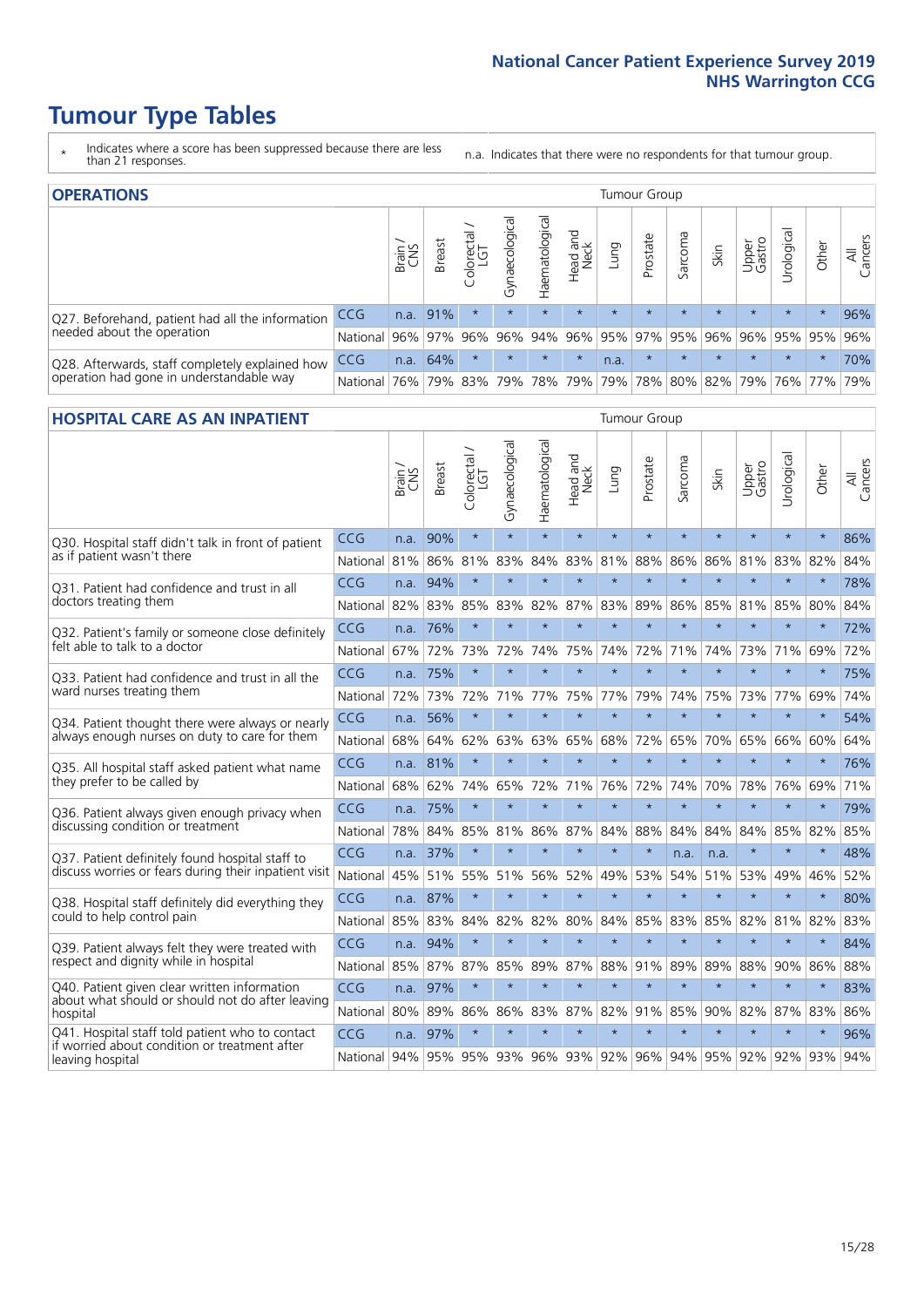### **Tumour Type Tables**

- \* Indicates where a score has been suppressed because there are less than 21 responses.
- n.a. Indicates that there were no respondents for that tumour group.

| <b>HOSPITAL CARE AS A DAY PATIENT / OUTPATIENT</b>                                                                    |            |       |               |            |                |                |                        | <b>Tumour Group</b> |          |                          |         |                 |            |         |                |  |
|-----------------------------------------------------------------------------------------------------------------------|------------|-------|---------------|------------|----------------|----------------|------------------------|---------------------|----------|--------------------------|---------|-----------------|------------|---------|----------------|--|
|                                                                                                                       |            | Brain | <b>Breast</b> | Colorectal | Gynaecological | Haematological | ad and<br>Neck<br>Head | Lung                | Prostate | arcoma<br>$\overline{ }$ | Skin    | Upper<br>Gastro | Urological | Other   | All<br>Cancers |  |
| Q43. Patient definitely found hospital staff to                                                                       | CCG        | n.a.  | 53%           | $\star$    | $\star$        | 73%            | $\star$                | $\star$             | $\star$  | $\star$                  | $\star$ | $\star$         | $\star$    | $\star$ | 61%            |  |
| discuss worries or fears during their outpatient or<br>day case visit                                                 | National   | 66%   | 68%           | 73%        | 70%            | 73%            | 72%                    | 70%                 | 74%      | 72%                      | 72%     | 71%             | 67%        | 68%     | 71%            |  |
| Q44. Cancer doctor had the right documents at<br>patient's last outpatient appointment                                | <b>CCG</b> | n.a.  | 100%          | $\star$    | $\star$        | 93%            | $\star$                | $\star$             | 100%     | $\star$                  |         | $\star$         | $\star$    | $\star$ | 96%            |  |
|                                                                                                                       | National   | 94%   | 96%           | 96%        | 96%            | 97%            | 96%                    | 96%                 | 96%      | 96%                      | 96%     | 94%             | 96%        | 95%     | 96%            |  |
| Q46. Beforehand patient completely had<br>all information needed about radiotherapy                                   | CCG        | n.a.  | 81%           | $\star$    |                |                | ÷                      | $\star$             | $\star$  | n.a.                     | n.a.    | n.a.            | $\star$    | $\ast$  | 82%            |  |
| treatment                                                                                                             | National   | 91%   | 88%           | 83%        | 88%            | 84%            | 86%                    | 86%                 | 88%      | 88%                      | 84%     | 86%             | 83%        | 84%     | 86%            |  |
| Q47. Patient completely given understandable                                                                          | CCG        | n.a.  | $\star$       | $\star$    | $\star$        | n.a.           | $\star$                | $\star$             | $\star$  | n.a.                     | n.a.    | n.a.            | $\star$    | $\star$ | 52%            |  |
| information about whether radiotherapy was<br>working                                                                 | National   | 56%   | 60%           | 57%        | 61%            | 62%            | 63%                    | 59%                 | 60%      | 67%                      | 57%     | 52%             | 59%        | 59%     | 60%            |  |
| Q49. Beforehand patient completely had all                                                                            | CCG        | n.a.  | $\star$       | $\star$    |                | 79%            | n.a.                   | $\star$             | $\star$  | n.a.                     | n.a.    | $\star$         | $\star$    | $\ast$  | 83%            |  |
| information needed about chemotherapy<br>treatment                                                                    | National   | 80%   | 82%           | 86%        | 87%            | 85%            | 79%                    | 84%                 | 86%      | 86%                      | 90%     | 84%             | 85%        | 85%     | 84%            |  |
| Q50. Patient given enough information about<br>whether chemotherapy was working in a<br>completely understandable way | <b>CCG</b> | n.a.  | $\star$       | $\star$    | $\star$        | 77%            | n.a.                   | $\star$             | $\star$  | n.a.                     | n.a.    | $\star$         | $\star$    | $\star$ | 63%            |  |
|                                                                                                                       | National   | 54%   | 62%           | 64%        | 68%            | 75%            |                        | 57% 67%             | 66%      | 71%                      | 79%     | 61%             | 68%        | 69%     | 68%            |  |

#### **HOME CARE AND SUPPORT** Tumour Group

|                                                                                                                   |            | Brain | <b>Breast</b> | olorectal<br>LGT<br>Ũ | ᢛ<br>Gynaecologic | Haematological | ad and<br>Neck<br>Head | <b>Dung</b> | Prostate | Sarcoma | Skin    | Upper<br>Gastro | Urological | Other   | All<br>Cancers |
|-------------------------------------------------------------------------------------------------------------------|------------|-------|---------------|-----------------------|-------------------|----------------|------------------------|-------------|----------|---------|---------|-----------------|------------|---------|----------------|
| Q51. Hospital staff definitely gave family or<br>someone close all the information needed to<br>help care at home | <b>CCG</b> | n.a.  | 46%           |                       | $\star$           | 60%            | $\star$                | $\star$     | $\star$  | $\star$ | $\star$ | $\star$         | $\star$    | $\star$ | 55%            |
|                                                                                                                   | National   | 58%   | 58%           | 63%                   | 57%               | 62%            | 67%                    |             | 59% 61%  |         | 62% 65% | 60%             | 59% 55%    |         | 60%            |
| Q52. Patient definitely given enough support<br>from health or social services during treatment                   | <b>CCG</b> | n.a.  | 40%           |                       | $\star$           | $\star$        | $\star$                | $\star$     | $\star$  | $\star$ | n.a.    | $\star$         | $\star$    | $\star$ | 47%            |
|                                                                                                                   | National   | 42%   | 52%           | 60%                   |                   | 45% 51%        | 59%                    | 50%         | 48%      |         | 53% 57% | 54%             | 48% 51%    |         | 52%            |
| Q53. Patient definitely given enough support<br>from health or social services after treatment                    | CCG        | n.a.  | 42%           |                       | $\star$           |                | $\star$                | $\star$     | $\star$  | $\star$ | n.a.    | $\star$         | $\star$    | $\star$ | 39%            |
|                                                                                                                   | National   | 39%   | 41% 53%       |                       | 39%               | 43%            | 56%                    | 40%         | 46%      | 48%     | 59%     | 47%             | 44%        | 44%     | 45%            |

| <b>CARE FROM YOUR GENERAL PRACTICE</b>                                                                     |              |               |               |                   |                | Tumour Group   |                                     |         |          |         |         |                 |            |                 |                |
|------------------------------------------------------------------------------------------------------------|--------------|---------------|---------------|-------------------|----------------|----------------|-------------------------------------|---------|----------|---------|---------|-----------------|------------|-----------------|----------------|
|                                                                                                            |              | Brain.<br>CNS | <b>Breast</b> | Colorectal<br>LGT | Gynaecological | Haematological | Head and<br>Neck                    | Lung    | Prostate | Sarcoma | Skin    | Upper<br>Gastro | Urological | Other           | All<br>Cancers |
| Q54. GP given enough information about<br>patient's condition and treatment                                | <b>CCG</b>   | n.a.          | 93%           | $\star$           | $\star$        | 97%            | $\star$                             | $\star$ | 93%      | $\star$ | $\star$ | $\star$         | $\star$    | $\star$         | 95%            |
|                                                                                                            | National 91% |               |               | 96% 95%           | 95%            |                | 96% 94% 94% 96% 94% 96% 93% 95% 94% |         |          |         |         |                 |            |                 | 95%            |
| Q55. General practice staff definitely did<br>everything they could to support patient during<br>treatment | <b>CCG</b>   | n.a.          | $\star$       | $\star$           | $\star$        | 50%            | $\star$                             | $\star$ | $\star$  | $\star$ | $\star$ | $\star$         | $\star$    | $\star$         | 50%            |
|                                                                                                            | National 55% |               |               | 58% 59%           | 56%            |                | 56% 59% 56% 64%                     |         |          |         | 56% 65% |                 |            | 59%   59%   55% | 58%            |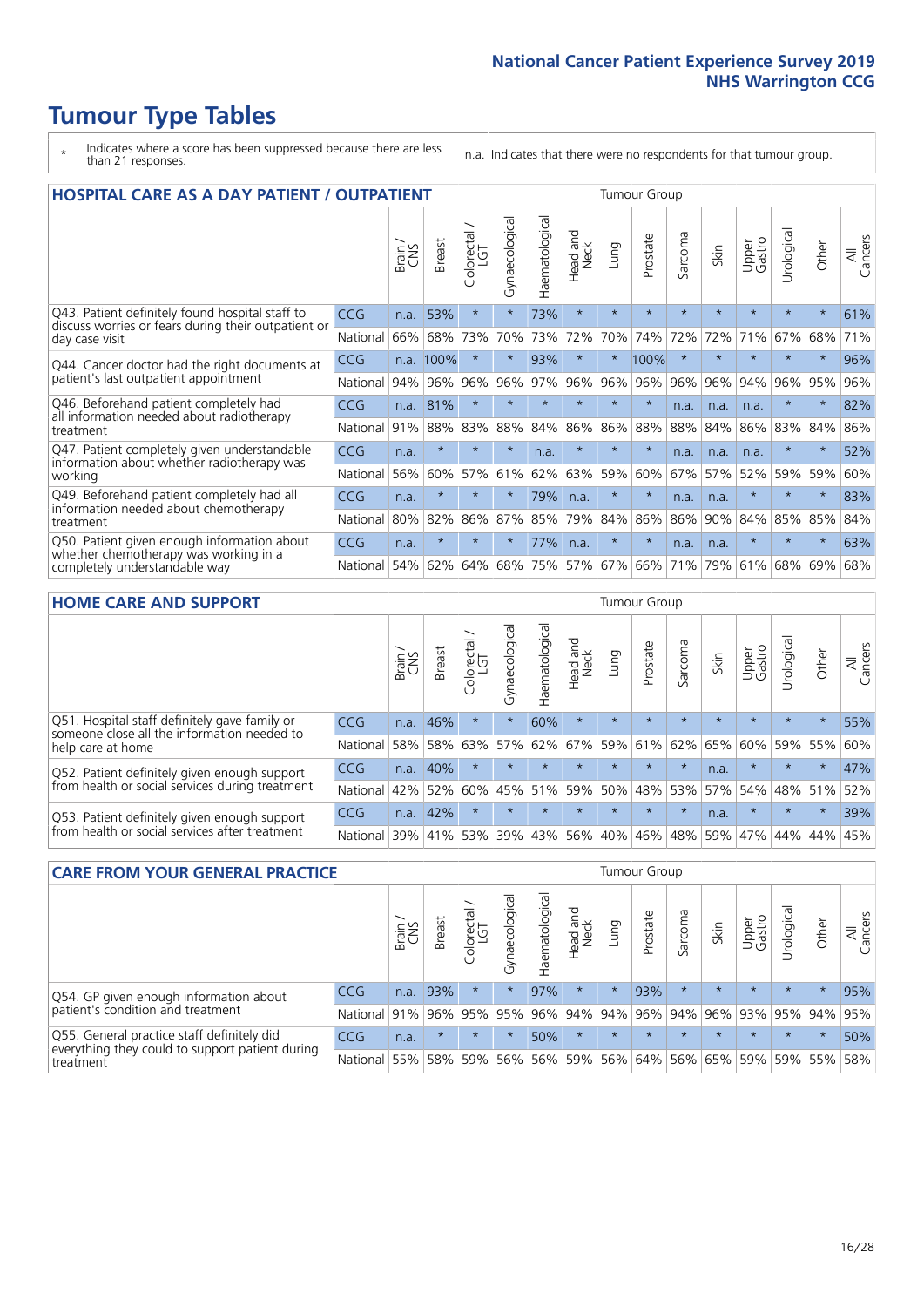### **Tumour Type Tables**

- \* Indicates where a score has been suppressed because there are less than 21 responses.
- n.a. Indicates that there were no respondents for that tumour group.

#### **YOUR OVERALL NHS CARE** THE CONSTRUCTION OF THE THROUP GROUP TUMOUR GROUP

| I YUN YENAEL NI IYOANE                                                                                           |            |       |               |                            |                |                |                         | iamoar oroap |          |         |         |                 |               |         |                |
|------------------------------------------------------------------------------------------------------------------|------------|-------|---------------|----------------------------|----------------|----------------|-------------------------|--------------|----------|---------|---------|-----------------|---------------|---------|----------------|
|                                                                                                                  |            | Brain | <b>Breast</b> | ∽<br>olorectal<br>LGT<br>Ū | Gynaecological | Haematological | aad and<br>Neck<br>Head | Lung         | Prostate | Sarcoma | Skin    | Upper<br>Gastro | ී<br>Urologic | Other   | All<br>Cancers |
| Q56. Different people treating and caring for<br>patient always work well together to give best<br>possible care | <b>CCG</b> | n.a.  | 74%           | $\star$                    |                | 76%            | $\star$                 | $\star$      | 69%      | $\star$ | $\star$ | $\star$         | $\star$       | $\star$ | 72%            |
|                                                                                                                  | National   | 60%   | 73%           | 73%                        | 69%            | 75%            | 73%                     | 73%          | 75%      | 70%     | 79%     | 69%             | 74%           | 68%     | 73%            |
| Q57. Patient given a care plan                                                                                   | <b>CCG</b> | n.a.  | 65%           | $\star$                    |                | 24%            | $\star$                 | $\star$      | 48%      | $\star$ | $\star$ | $\star$         |               | $\ast$  | 37%            |
|                                                                                                                  | National   | 36%   | 41%           | 40%                        | 34%            | 36%            | 39%                     | 36%          | 40%      | 34%     | 44%     | 36%             | 33%           | 31%     | 38%            |
| Q58. Overall the administration of care was good                                                                 | <b>CCG</b> | n.a.  | 86%           |                            |                | 91%            | $\ast$                  |              | 86%      | $\star$ |         |                 |               | $\star$ | 87%            |
| or very good                                                                                                     | National   | 85%   | 90%           | 88%                        | 87%            | 91%            | 90%                     | 90%          | 88%      | 88%     | 90%     | 86%             | 85%           | 87%     | 89%            |
| Q59. Patient felt length of time for attending<br>clinics and appointments for cancer was about                  | <b>CCG</b> | n.a.  | 84%           | $\star$                    |                | 83%            | $\star$                 | $\star$      | 57%      | $\star$ | $\star$ | $\star$         | $\star$       | $\star$ | 74%            |
| right                                                                                                            | National   | 58%   | 68%           | 73%                        | 66%            | 66%            | 71%                     | 71%          | 76%      | 68%     | 73%     | 66%             | 75%           | 64%     | 69%            |
| Q60. Someone discussed with patient whether                                                                      | <b>CCG</b> | n.a.  | 10%           | $\star$                    |                | 12%            | $\star$                 | $\star$      | 14%      | $\star$ | $\star$ |                 |               | $\star$ | 14%            |
| they would like to take part in cancer research                                                                  | National   | 42%   | 30%           | 32%                        | 31%            | 33%            | 21%                     | 34%          | 31%      | 36%     | 20%     | 36%             | 21%           | 32%     | 30%            |
| Q61. Patient's average rating of care scored from<br>very poor to very good                                      | <b>CCG</b> | n.a.  | 8.9           | $\star$                    | $\star$        | 9.1            | $\star$                 | $\star$      | 8.4      | $\star$ | $\star$ | $\star$         | $\star$       | $\star$ | 8.7            |
|                                                                                                                  | National   | 8.6   | 8.9           | 8.8                        | 8.7            | 8.9            | 8.8                     | 8.8          | 8.8      | 8.8     | 8.9     | 8.7             | 8.7           | 8.7     | 8.8            |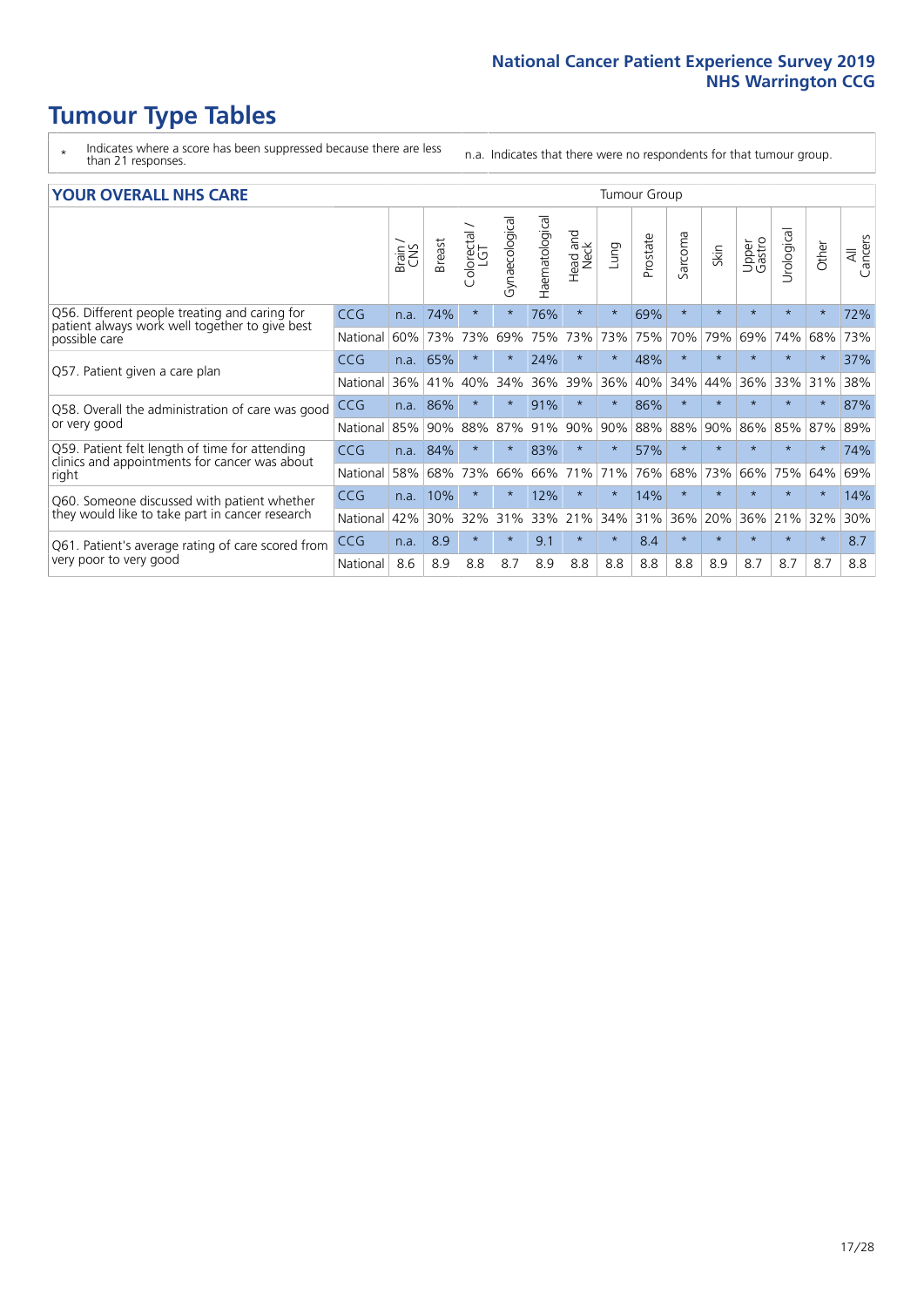### **Year on Year Charts**





#### **DIAGNOSTIC TESTS**





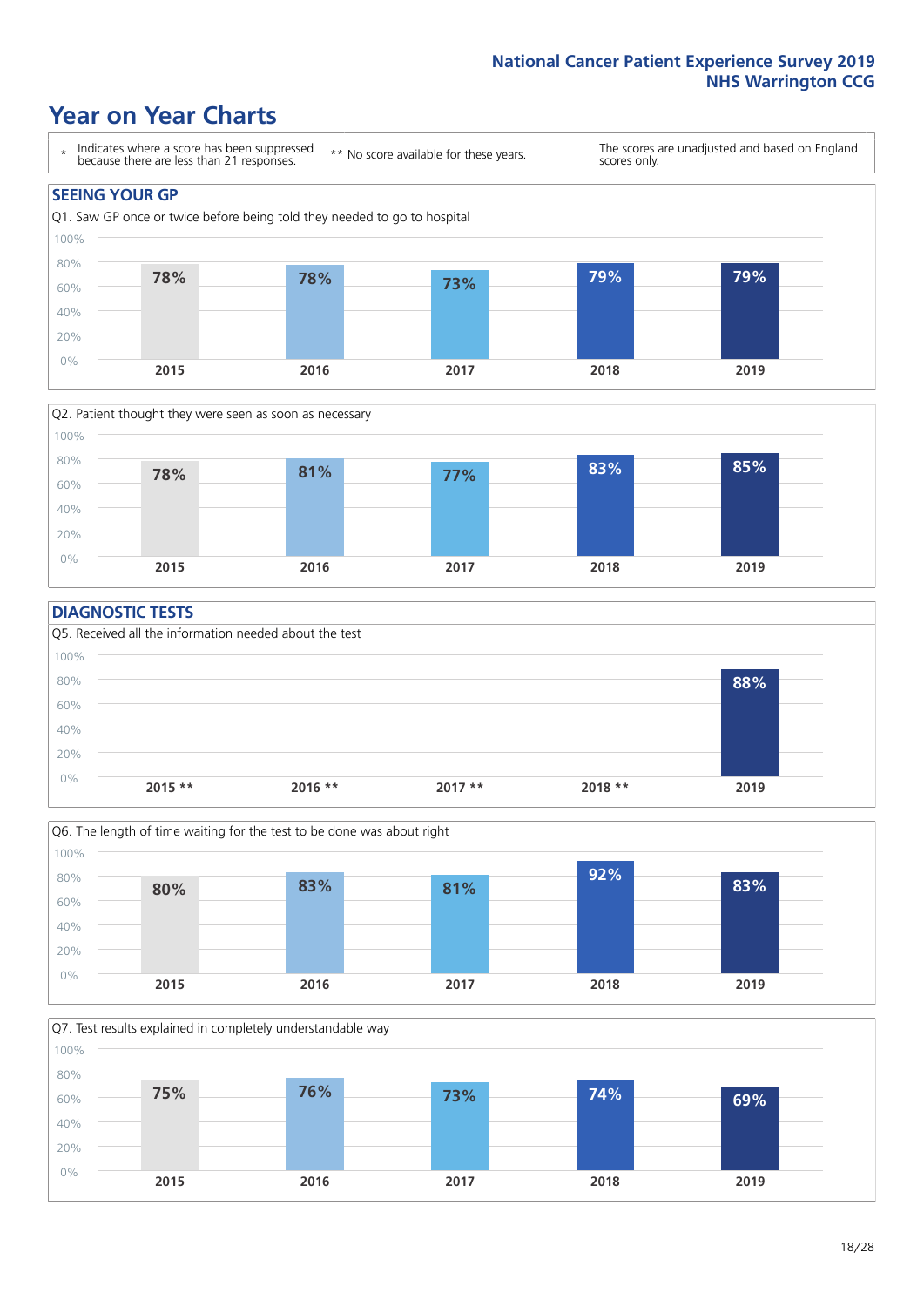### **Year on Year Charts**

\* Indicates where a score has been suppressed because there are less than 21 responses.

\*\* No score available for these years.

The scores are unadjusted and based on England scores only.









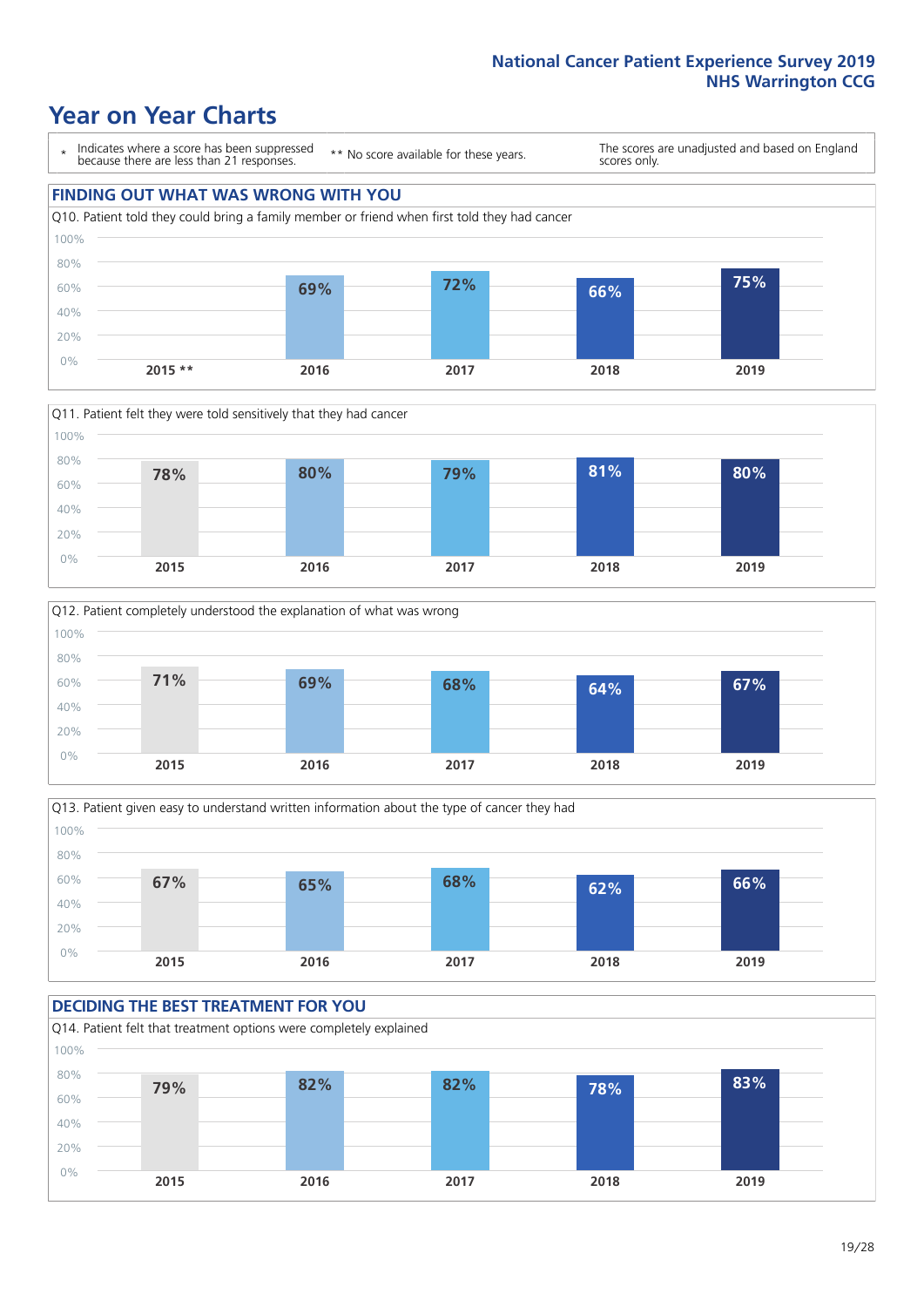### **Year on Year Charts**







Q18. Patient definitely involved as much as they wanted in decisions about care and treatment  $0%$ 20% 40% 60% 80% 100% **2015 \*\* 2016 \*\* 2017 \*\* 2018 \*\* 2019 75%**

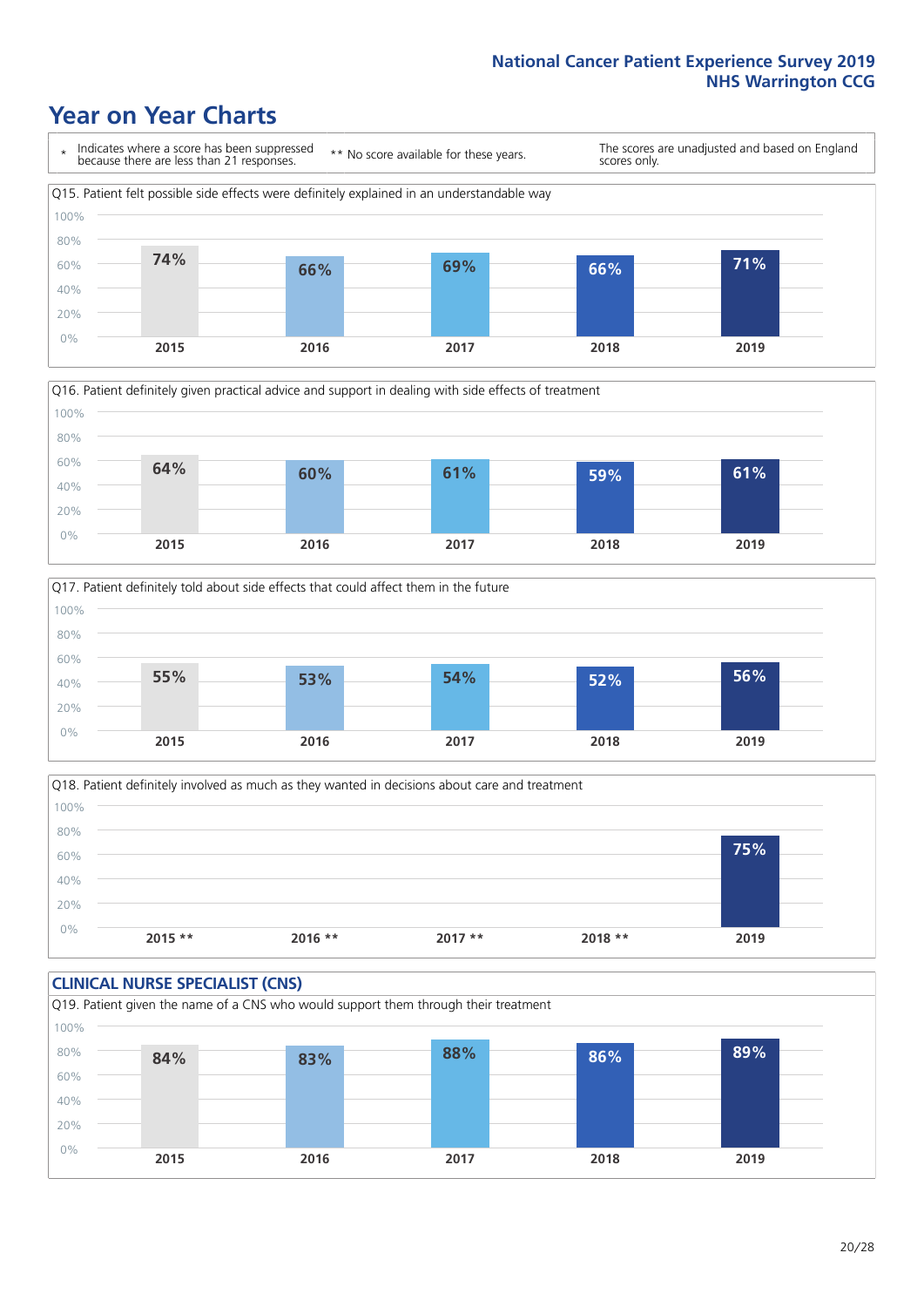### **Year on Year Charts**









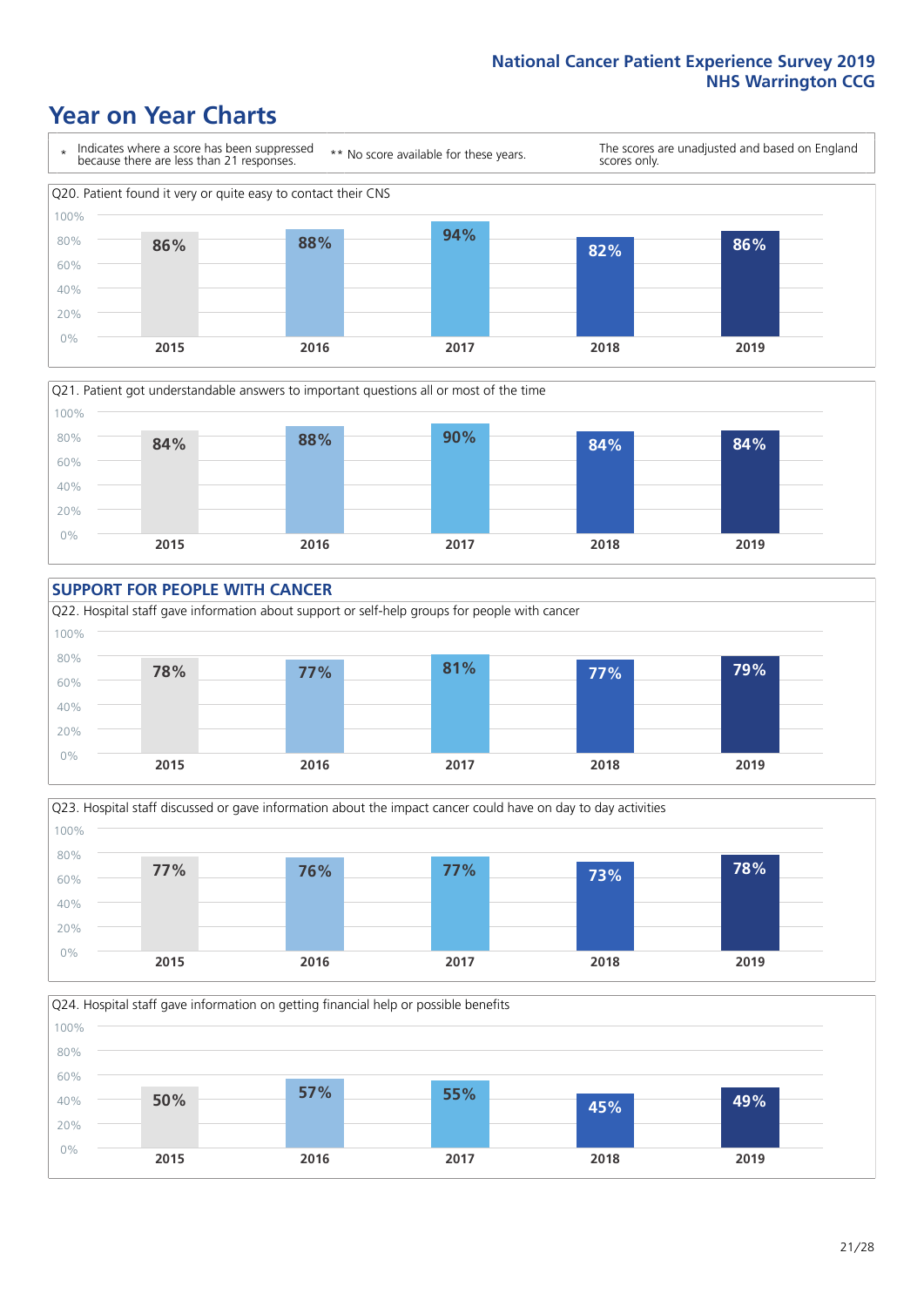### **Year on Year Charts**



#### **OPERATIONS**





#### **HOSPITAL CARE AS AN INPATIENT** Q30. Hospital staff didn't talk in front of patient as if patient wasn't there 0% 20% 40% 60% 80% 100% **2015 \*\* 2016 \*\* 2017 \*\* 2018 \*\* 2019 86%**

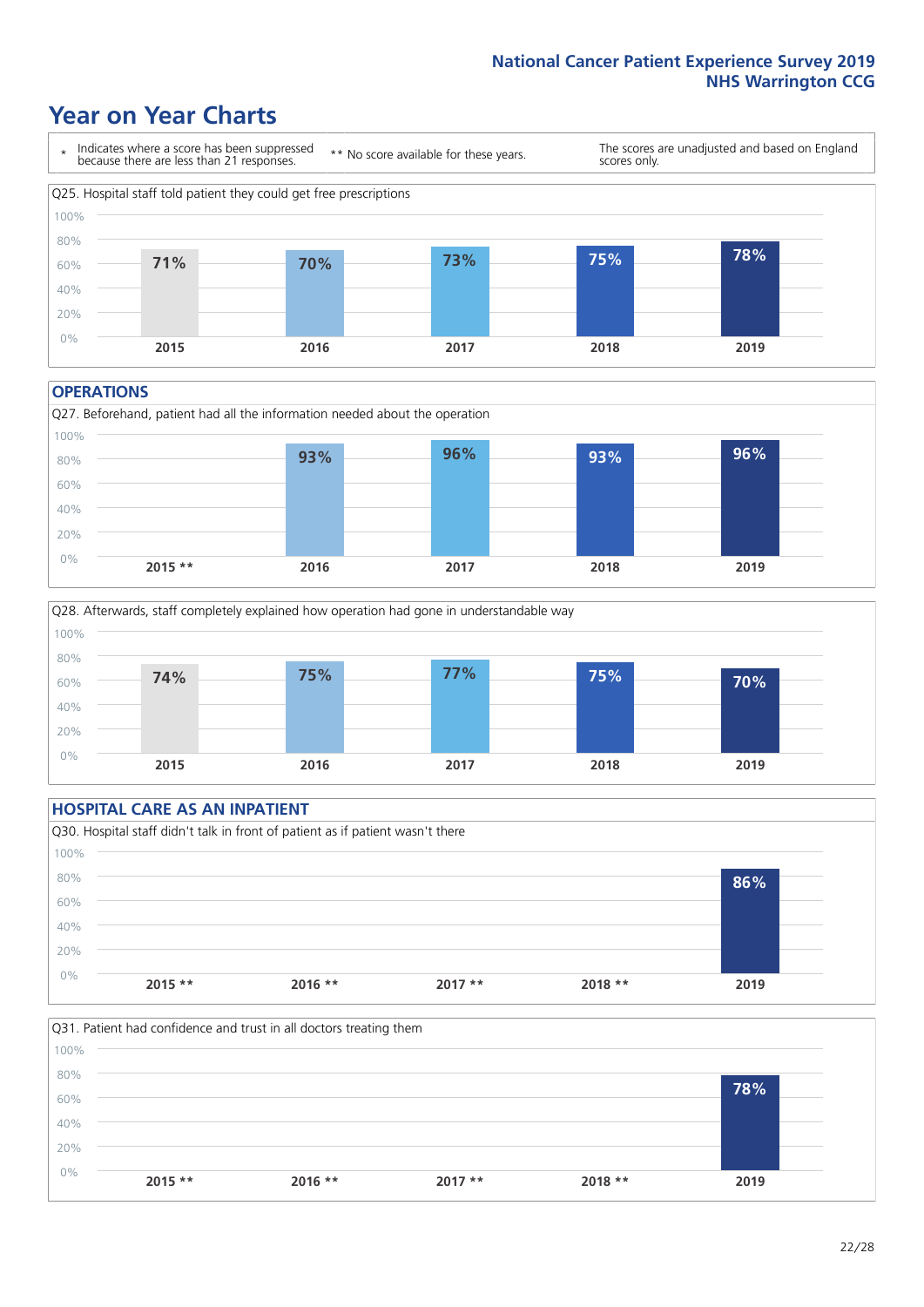### **Year on Year Charts**









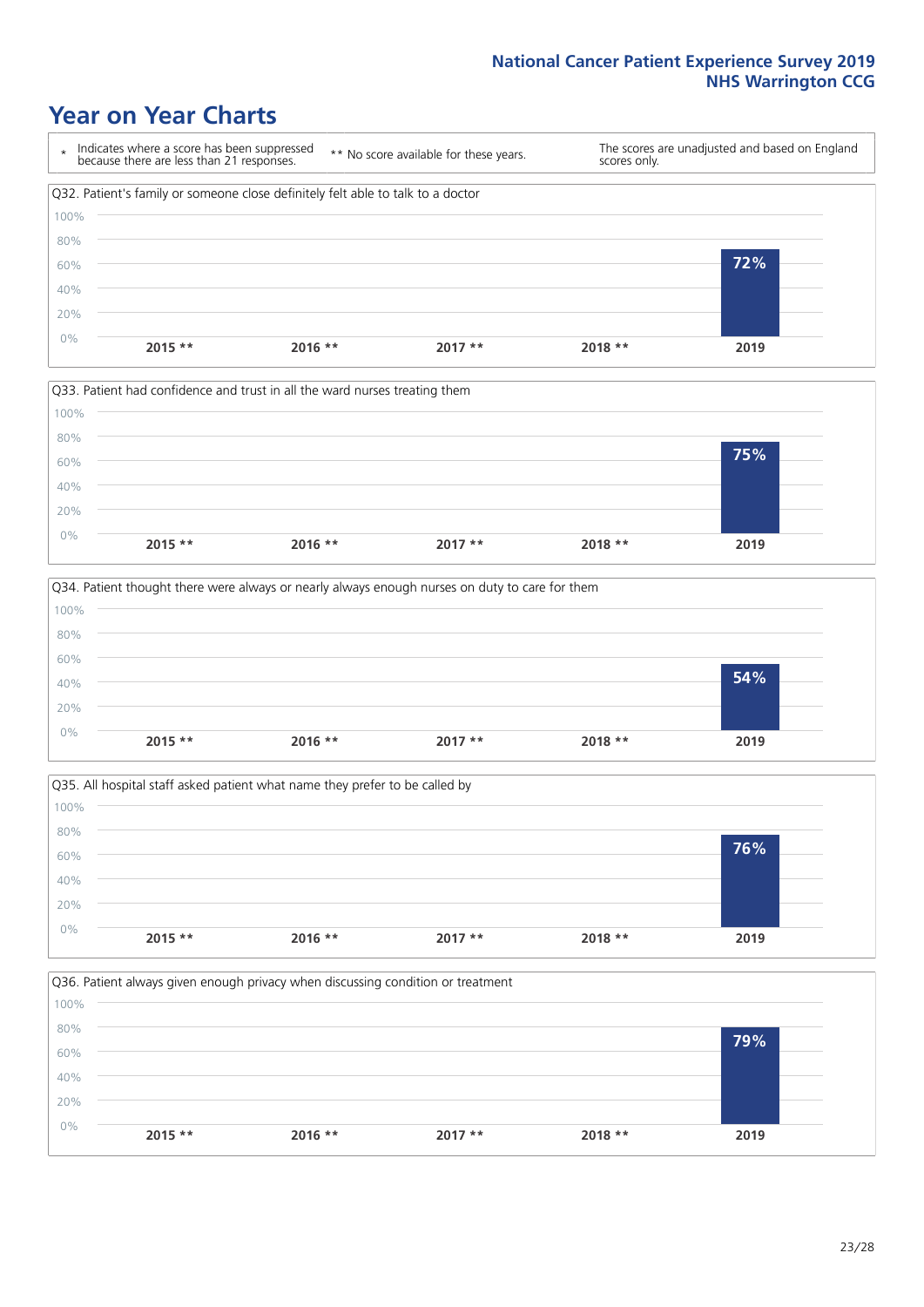### **Year on Year Charts**

\* Indicates where a score has been suppressed because there are less than 21 responses. \*\* No score available for these years. The scores are unadjusted and based on England scores only. Q37. Patient definitely found hospital staff to discuss worries or fears during their inpatient visit 0% 20% 40% 60% 80% 100% **2015 \*\* 2016 \*\* 2017 \*\* 2018 \*\* 2019 48%**







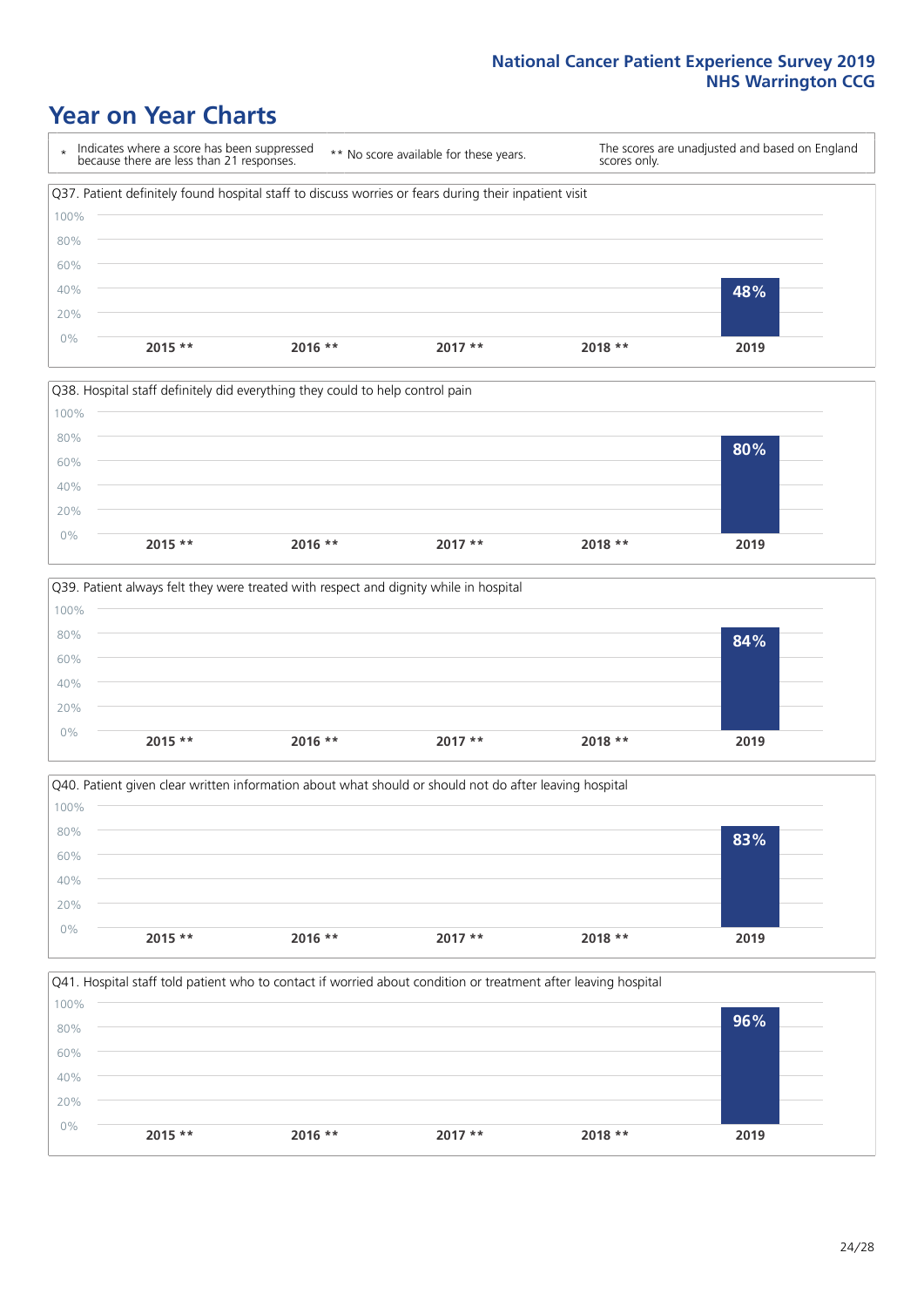### **Year on Year Charts**

\* Indicates where a score has been suppressed because there are less than 21 responses.

\*\* No score available for these years.

The scores are unadjusted and based on England scores only.

#### **HOSPITAL CARE AS A DAY PATIENT / OUTPATIENT**









Q49. Beforehand patient completely had all information needed about chemotherapy treatment

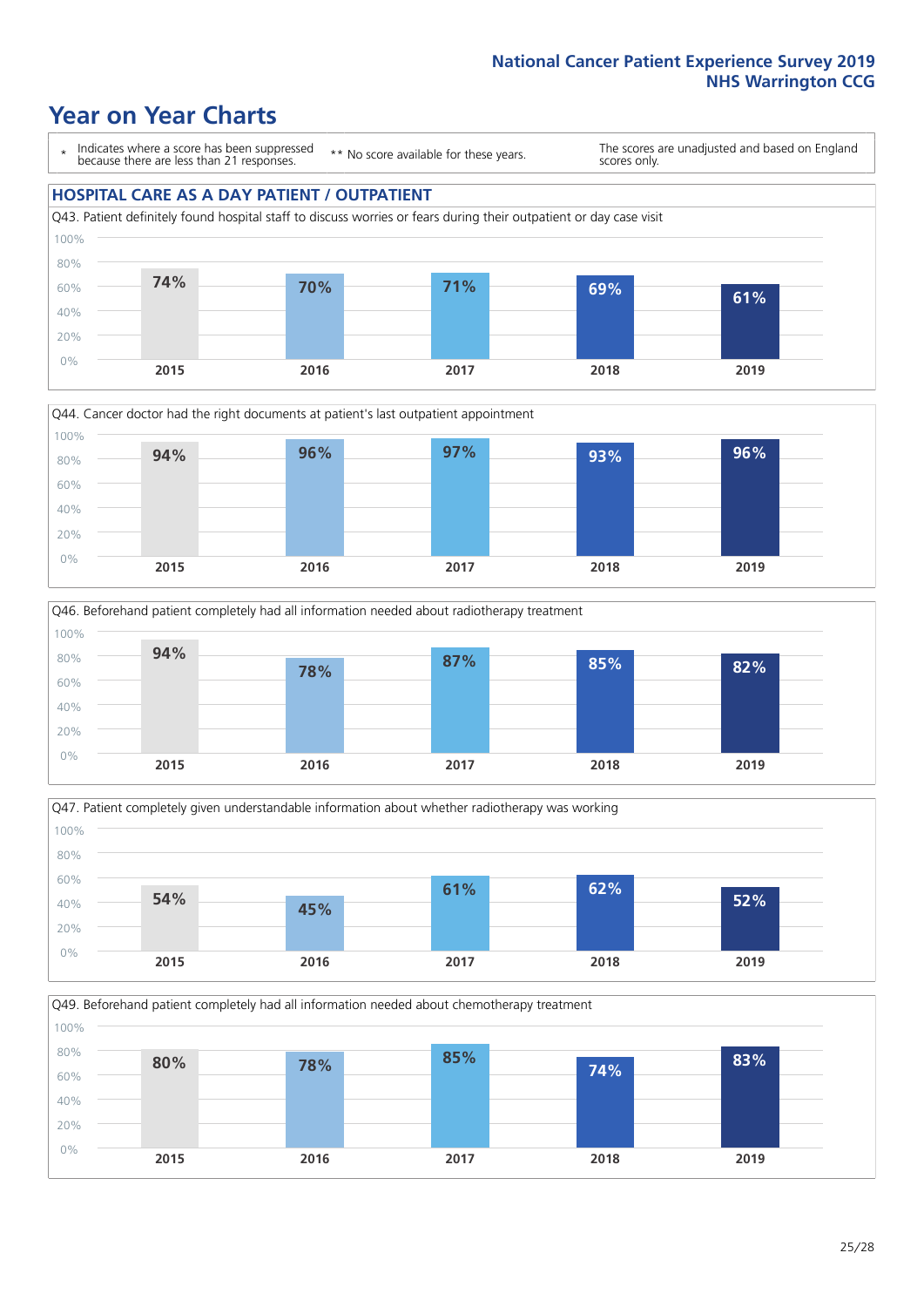### **Year on Year Charts**

\* Indicates where a score has been suppressed because there are less than 21 responses. \*\* No score available for these years. The scores are unadjusted and based on England scores only. Q50. Patient given enough information about whether chemotherapy was working in a completely understandable way 0% 20% 40% 60% 80% 100% **2015 2016 2017 2018 2019 56% 54% 63% 65% 63%**

#### **HOME CARE AND SUPPORT**







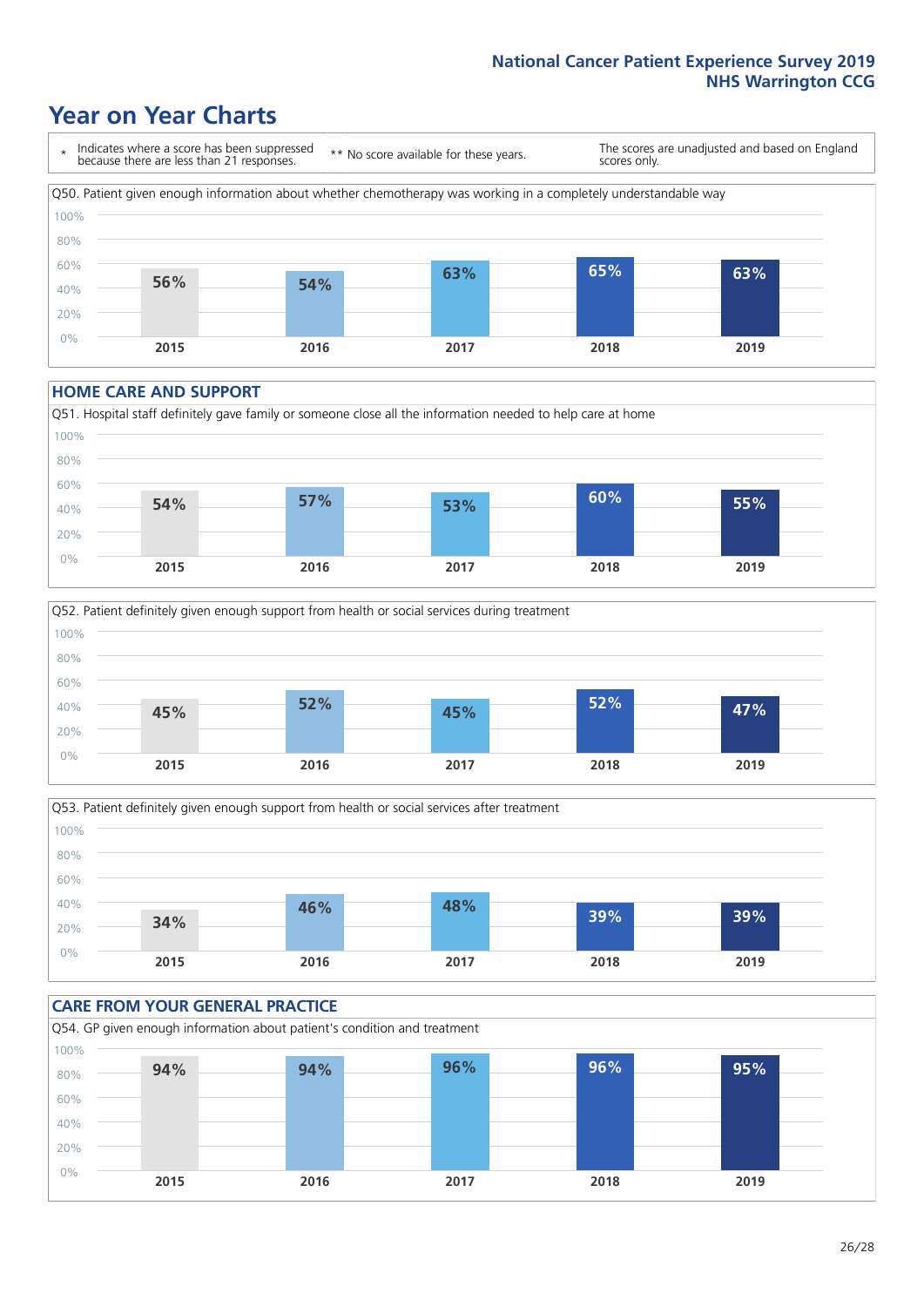### **Year on Year Charts**

\* Indicates where a score has been suppressed because there are less than 21 responses.

\*\* No score available for these years.

The scores are unadjusted and based on England scores only.



#### **YOUR OVERALL NHS CARE**







Q59. Patient felt length of time for attending clinics and appointments for cancer was about right 100%